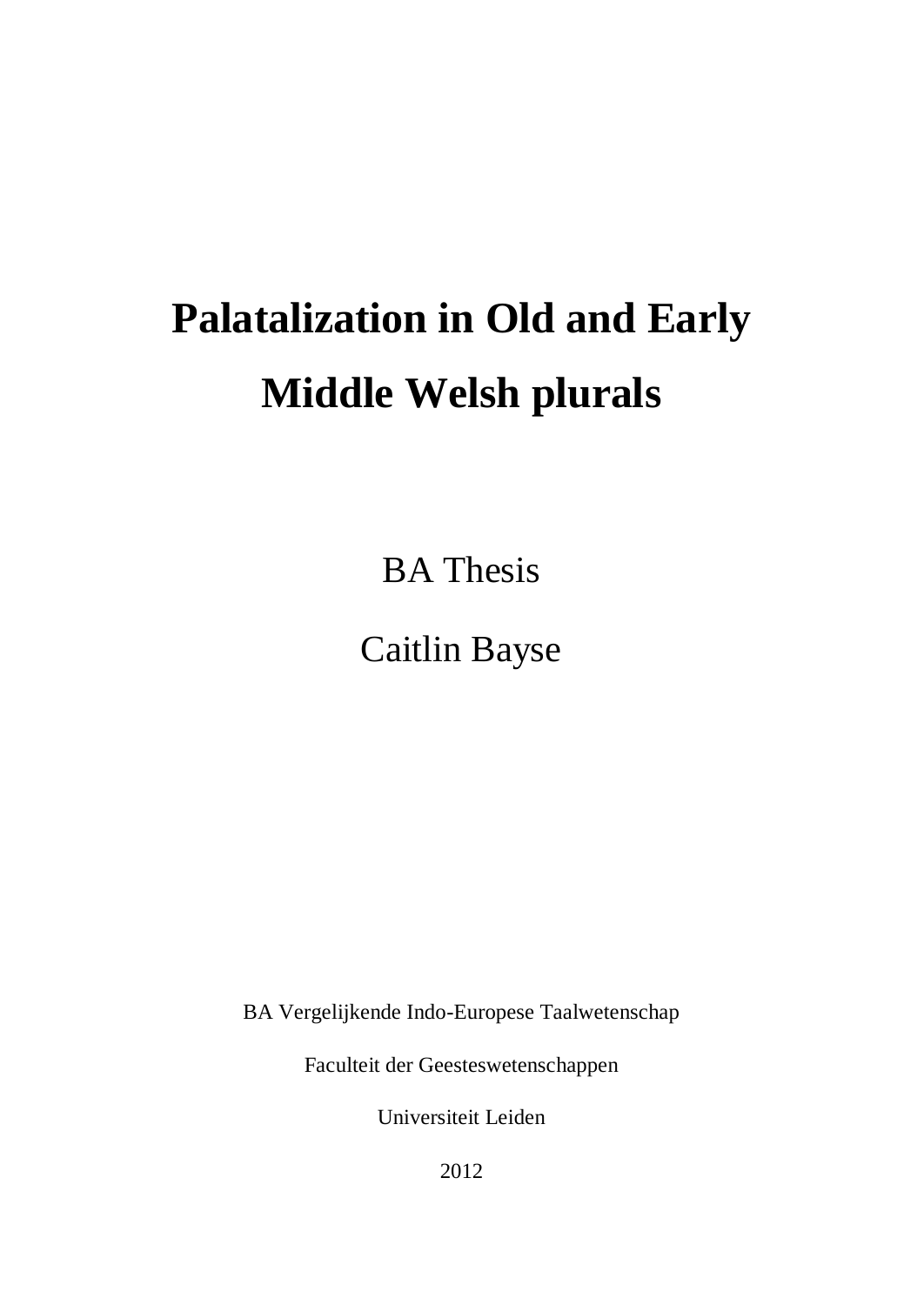## **Table of Contents**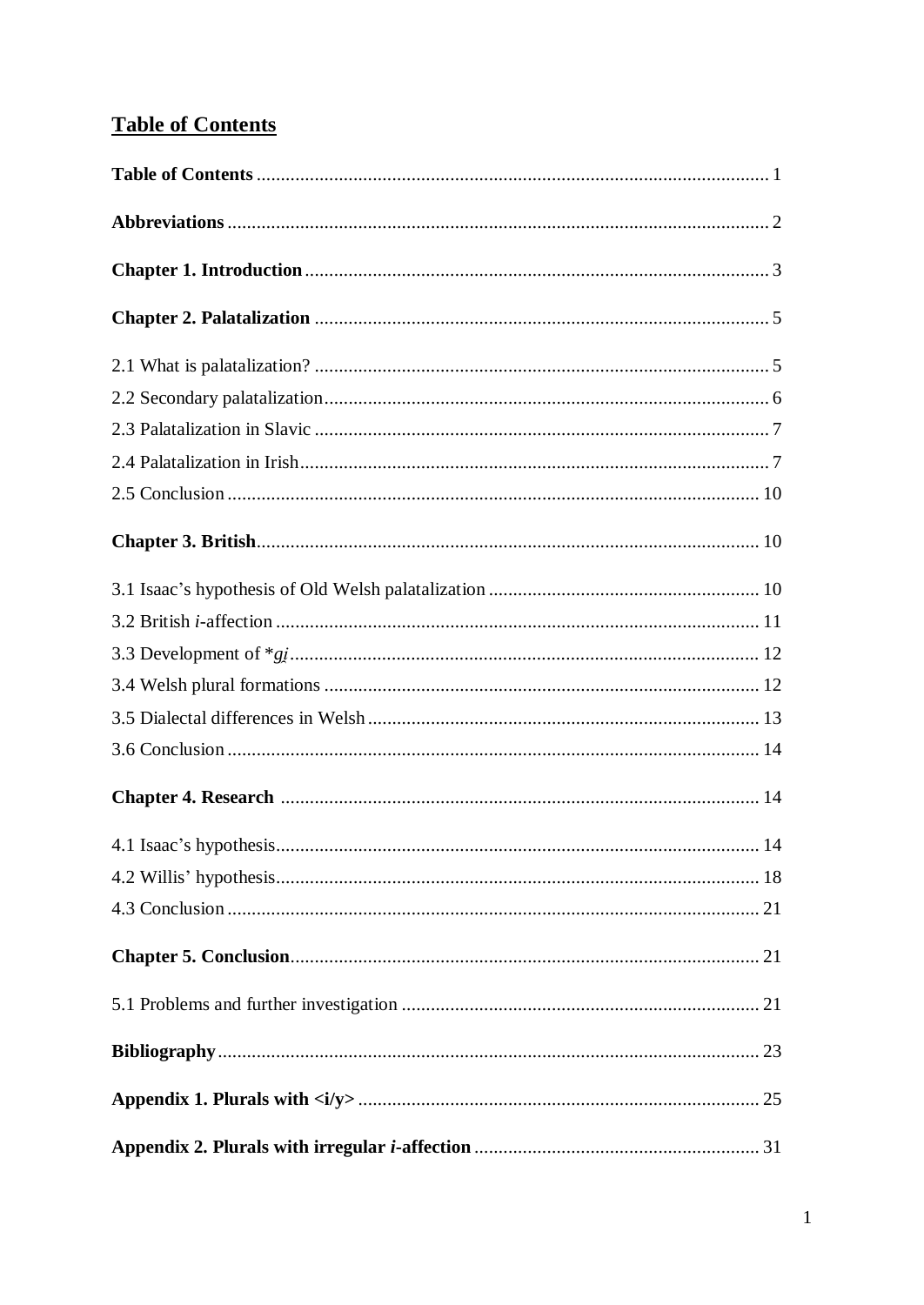### **Abbreviations**

| LPBr.     | Late Proto-British  |  |  |
|-----------|---------------------|--|--|
| ModW      | Modern Welsh        |  |  |
| <b>MW</b> | Middle Welsh        |  |  |
| OIr.      | Old Irish           |  |  |
| <b>OW</b> | Old Welsh           |  |  |
| PBr.      | Proto-British       |  |  |
| PIE       | Proto-Indo-European |  |  |
| pl.       | plural              |  |  |
| PrW       | Primitive Welsh     |  |  |
| sg.       | singular            |  |  |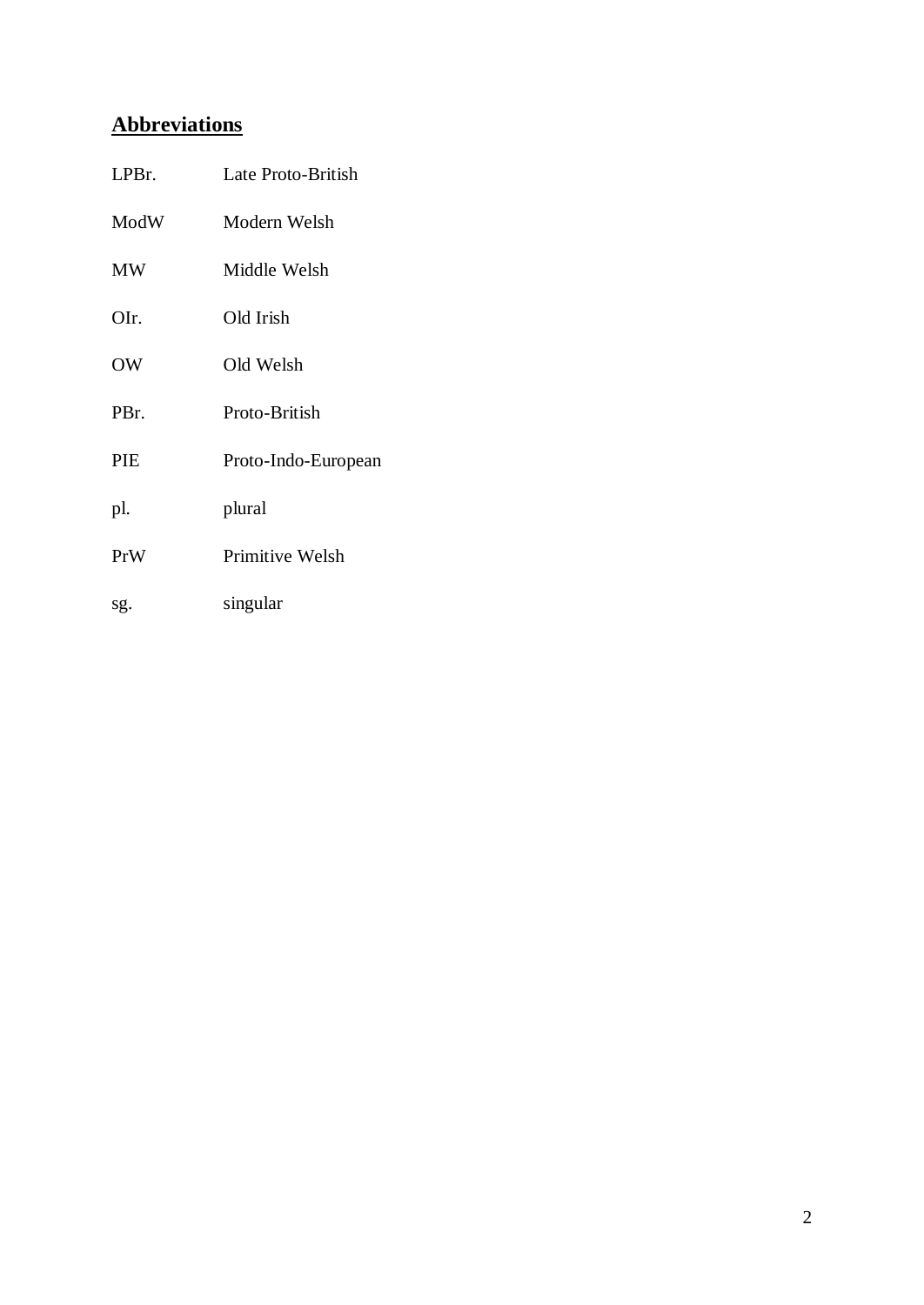#### **1. Introduction**

Palatalization has long been recognized as a defining characteristic of Irish, but whether it was present at an early stage in the British languages is still unclear. As Graham Isaac put it: "the role of consonant palatalisation in the processes connected with final *i*affection and apocope in Brittonic is not widely recognized" (2007:112). Isaac suggests that a distinctive palatalization did exist, and that this is shown by the Old Welsh plural *degion* 'nobles' from \**dagos* 'good'. This and other examples, as well as Isaac's hypothesis, are further explained and investigated in Chapters 3 and 4.

It is prudent to first define a number of terms. British or Brittonic is the language family which includes Welsh, Breton, and Cornish. Proto-British is used to refer to the ancestor of these languages from the time of its deviation from Proto-Celtic until the languages started to diverge around the beginning of the sixth century A.D. Old Welsh starts with the first written records in the middle of the eighth century A.D. and continues into the twelfth century, after which the language is referred to as Middle Welsh (Willis 2009:1). When exactly Old Welsh became Middle Welsh is debated, as there is no clear cut distinction between the two, but for the purpose of this paper the transition is marked by the loss of lenited /γ/ (spelled <g> in Old Welsh). When referring to Welsh and Isaac's hypothesis, the term palatalization means secondary palatalization. Exactly what this entails is discussed at length in Chapter 2.

All of the attested forms used in this paper have been taken from Appendix I (Atodiad I) of Silva Nurmio's thesis (2010:124-283). She includes forms from the Old Welsh glosses (Falileyev 2000), which are found in ninth century manuscripts including the *Book of St. Chad*, the *Oxoniensis Prior* manuscript, and the *Juvencus* glosses, as well as others (for more information on these, see Falileyev 2000). There are also forms from the Old Welsh sections of the *Book of Llandaff* (Evans & Rhys 1893), which dates to the early twelfth century, the *Black Book of Carmarthen* (*Llyfr Du Caerfyrddin* ) (Jarman 1982) from the mid-thirteenth century, and the *Canu Aneirin* (Williams 1961), which is found in a thirteenth century manuscript but is probably based on older sources, perhaps dating back to the ninth century. The majority of the forms included are found in the *Cyfres Beirdd y Tywysogion* (Gruffydd:1991-6), and are therefore overwhelmingly those found in poetry and not necessarily in prose. These are attested in the *Hendregadredd Manuscript* from the thirteenth and first quarter of the fourteenth century, and in the *Red Book of Hergest*, c. 1400. Most of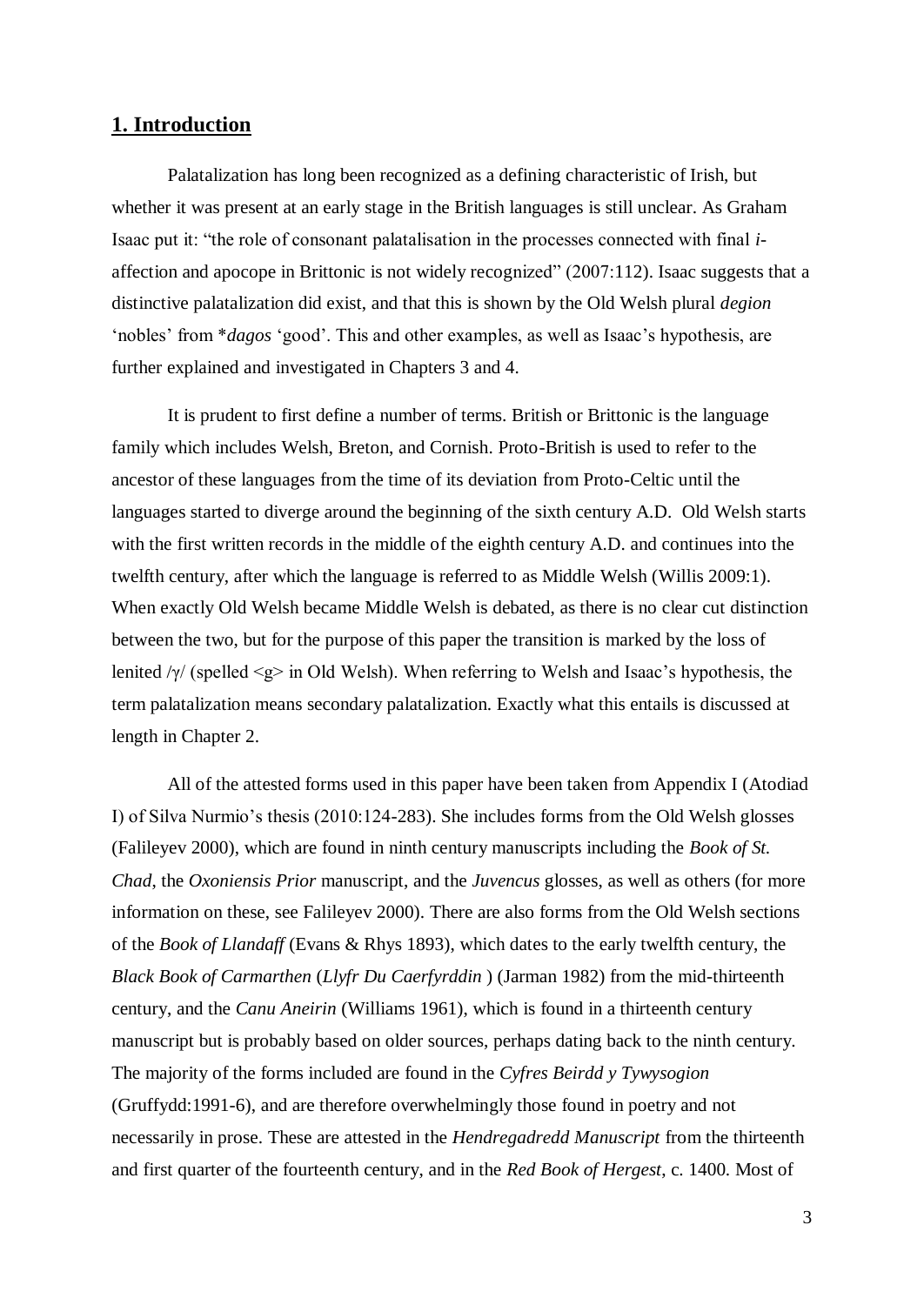these manuscripts were written in the southern part of Wales, but that does not necessarily mean that their language is southern. Northern dialectal influence could have come from the sources of the works, the exemplars copied, scribes from the North, and sections which were written in the North and later included in the manuscripts. In fact, it has been proven that sections of these manuscripts show northern dialectal features (Thomas 1993).

Chapter 2 will deal with palatalization – what kind of processes it encompasses, how it is realized phonologically, and how it works in languages with examples from Slavic. An overview of palatalization in Irish will provide a historical model in the same language family as Welsh. What exactly is to be considered palatalization in the case of Old Welsh will also be addressed. Chapter 3 will handle a variety of topics in the British languages, and specifically in Welsh, in order to provide a background for understanding the phonological, morphological, and philological situation in Old and Middle Welsh. These will include: *i*affection, the development of  $*gi$ , plural formations, and dialectology, specifically attempts at identifying northern and southern dialectal characteristics. In Chapter 4 the research undertaken for this paper, based on forms listed in Silva Nurmio's thesis (2010), will be presented. Forms in support of both hypotheses will be discussed, as well as forms which seem to contradict them. It will be argued that both hypotheses provide an incomplete account of the situation and the best explanation is given by a combination of the two. A discussion of remaining problems will follow.

Based on existing research and the hypotheses posed by Graham Isaac (2007) and David Willis (2005) in favor of palatalization and lexical diffusion respectively, this paper will attempt to answer the following questions: Was distinctive consonant palatalization present in Old Welsh? Does the explanation of palatalization fit with all occurrences of plurals in  $\langle i/y \rangle$ ? Does it explain any anomalies not explained by the dialectal distinction? Is it a better explanation than that of retention versus loss of  $/\gamma$  in northern and southern dialects respectively? Further investigation of attested forms and their etymologies will shed light on some of these questions.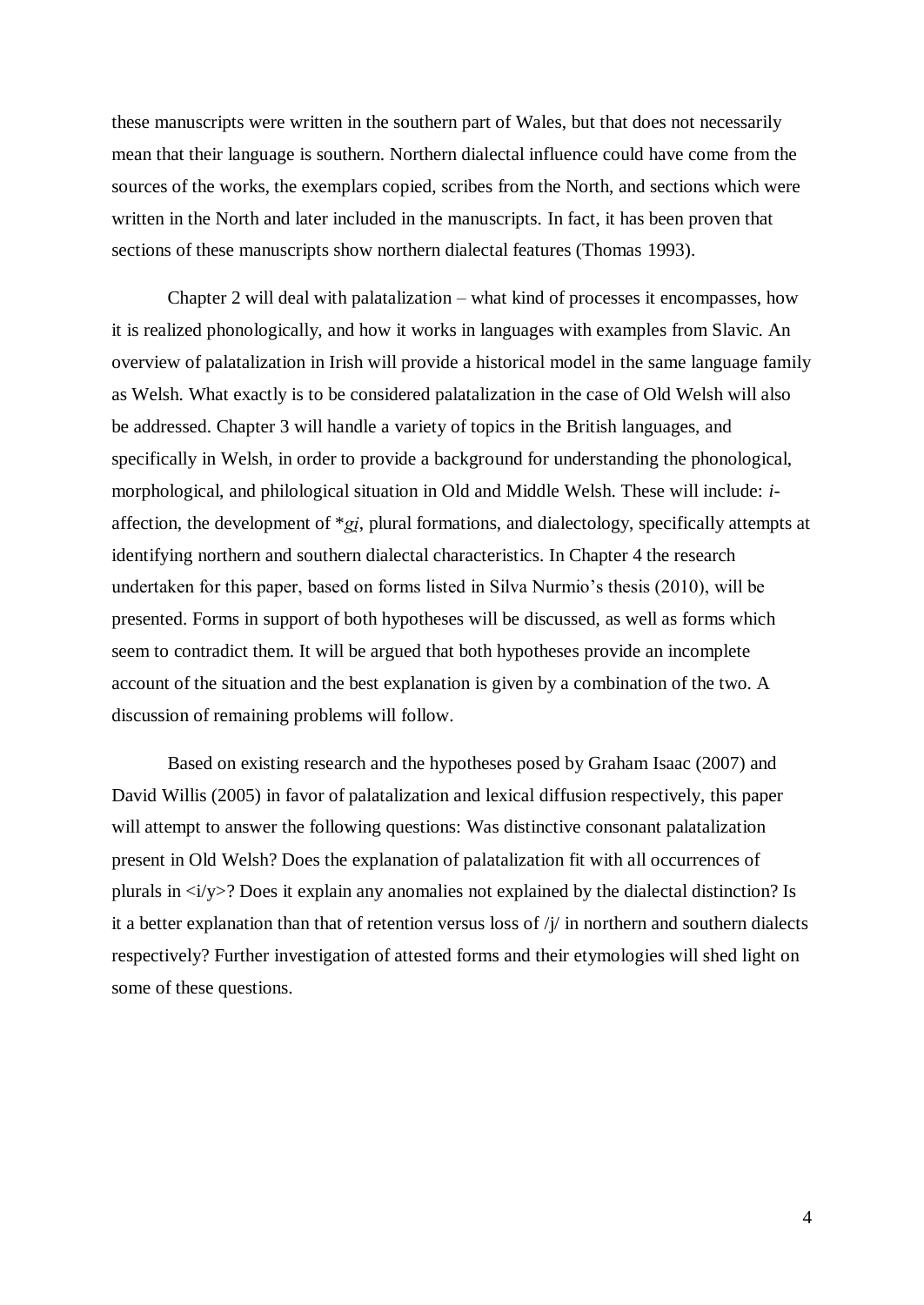#### **2. Palatalization**

#### **2.1 What is palatalization?**

Palatalization is a phonological process which involves some sort of movement of the central part of the tongue body toward the palatal region of the vocal tract under influence of a front (high) vocoid. (cf. Bateman 2007, Kochetov 2011). This "palatal region" is defined by Bateman as the "region from the corner behind the alveolar ridge (marked as corner in figure 1.1) to the end of the hard palate of the vocal tract (between hard palate and soft palate). This region includes the alveo-palatal and palatal places of articulation."



"Figure 1.1 Palatal region of the vocal tract. Adapted from Keating (1991:32)." (Bateman 2007:6)

It is important to note that there are two different ways in which palatalization can affect a consonant, "in one case the consonant shifts its primary place and often its manner of articulation while moving toward the palatal region of the vocal tract, and in the other it is coarticulated with a following palatal offglide." (Bateman 2007:2). The former is henceforth referred to as full palatalization and the latter as secondary palatalization. Bateman gives the following examples (2007:2ff.):

"(1) Full palatalization  $k, t \rightarrow t$  $\delta$  /dont ju $\rightarrow$  [dont[ju] 'don't you' (English) (2) Secondary palatalization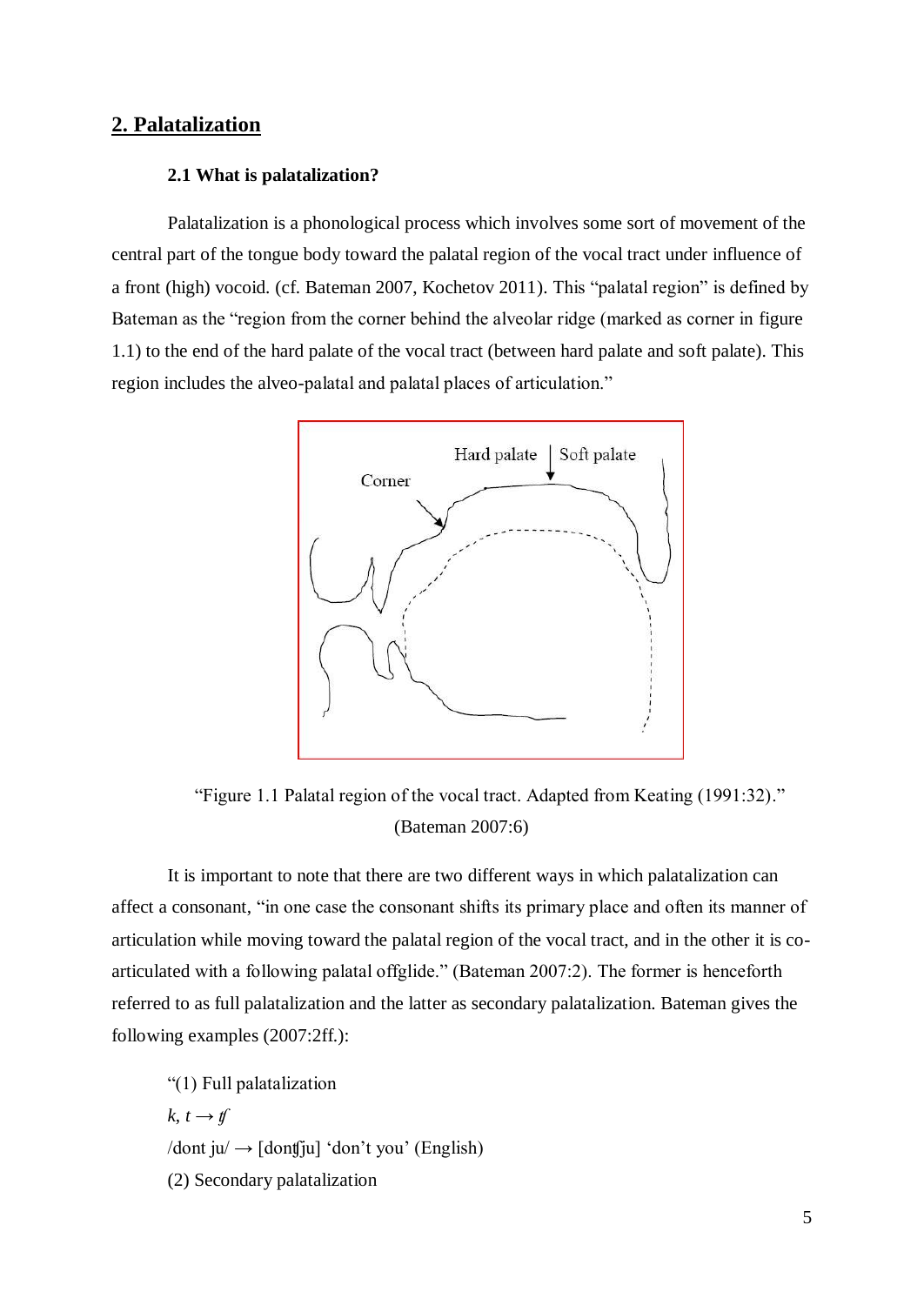$t, d \rightarrow t^j, d^j$ /yamati/ → [yamatʲi] 'a person' (Watjarri, W. Pama Nyungan; Douglas 1981)"

Full palatalization has been extensively investigated and, according to Bhat, compromises three different processes, namely tongue-fronting (Kochetov's coronal palatalization), tongue-raising (Kochetov's velar softening), and spirantization (Bhat 1978, Kochetov 2011). Bateman does not consider spirantization to be a case of palatalization, because the resulting sound is not palatal or palatalized (2007:2,15). Tongue-fronting is mainly triggered by a (high) front vowel and targets velars, whereas tongue-raising tends to be triggered by a high semivowel and targets alveolars (Bhat 1978, Kochetov 2011). This distinction is worth noting, because secondary palatalization probably occurs in the same environment as tongue-raising, since it is also realized by raising of the central part of the tongue (Bhat 1978:67). Bateman considers secondary palatalization to be the same as tongueraising (2007:16) The possible palatalization that we are dealing with in Old Welsh does not involve a shift in place or manner of articulation. Therefore this paper is only concerned with secondary palatalization and further elaboration on full palatalization will be omitted.

#### **2.2 Secondary palatalization**

Phonetically, secondary palatalization is an assimilatory process realized by raising the central part of the tongue toward the palatal region to create a simultaneous secondary articulation. The primary place of articulation remains the same. This means that all consonants that are not already palatal in their primary articulation can be affected by secondary palatalization. (Bhat 1978:67, Bateman 2007:6, Kochetov 2011:1668). Bhat states that: "the palatal articulation may form an on-glide to the consonant under consideration, or a simultaneous secondary articulation, or an off-glide -- it could fall anywhere between these three, or form combinations of two or all the three of them." (1978:68). Bateman, however, claims that secondary palatalization is realized with an off-glide (2007:2). Bhat was not focused on secondary palatalization, but stated that it generally affects all of a language's consonants, resulting in a twofold distinction between palatalized and non-palatalized (or velarized) consonants (1978:68). This distinction is often phonemic, as in Russian and Irish, but can also be allophonic, as in Polish. (cf. Kochetov 2011, Rubach 2011). After analyzing a sample of 32 languages with secondary palatalization, Bateman was able to make the following generalizations about the effect it has on consonants: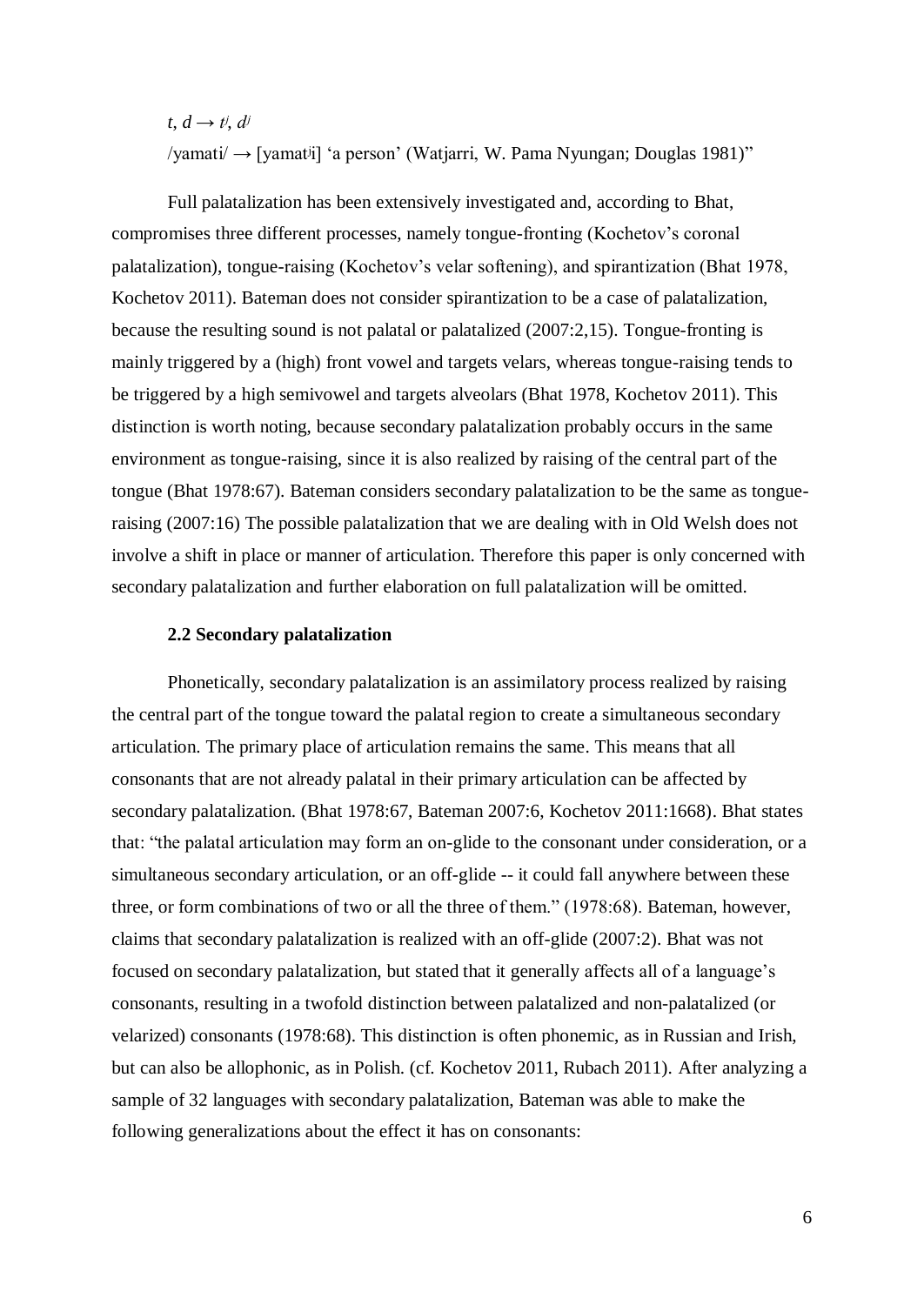- "Coronal and dorsal consonants can palatalize independently, or both may palatalize in the same language
- Coronal consonants may palatalize independently in both morphophonological and phonological contexts
- Dorsal consonants can palatalize independently only in phonological contexts
- Morpho-phonological dorsal secondary palatalization is dependent on coronal palatalization (full or secondary)
- Labial secondary palatalization always co-occurs with either coronal or dorsal secondary palatalization, or both (implicational universal)" (2007:51ff.)

For further discussion of secondary palatalization in relation to articulatory phonology and optimality theory, refer to Bateman 2007:235ff.

#### **2.3 Palatalization in Slavic**

Secondary palatalization is widely attested in Slavic languages, where it is referred to as surface palatalization. These languages provide a good example of how the process works. The triggers for palatalization are front vowels and glides (Rubach 2011:2909). In Polish and Russian, all preceding consonants are affected, while in some other Slavic languages, such as Slovak and Eastern Polish, multiple types of palatalization occur together, making the outcomes more complex (cf. Rubach 2011). Where surface palatalization is phonemic, for example in Russian, "velarized and palatalized consonants are paired, that is, they constitute minimal or near-minimal pairs that contrast in terms of [±back]." (Rubach 2011:2911). This results in a system of soft and hard consonants. Surface palatalization is defined as "a secondary articulation process, because it merely makes the consonant [-back] without producing changes in the manner or place of articulation." (Rubach 2011:2914). The process is regressive in Slavic, with the [-back] property spreading from a following vowel to a preceding consonant.

#### **2.4 Palatalization in Irish**

In order to understand palatalization in Welsh, it is prudent to first look at how the process worked in Irish. At an early stage in the history of Irish, that is to say, around the fifth century A.D. (this is difficult to date exactly, cf. McCone 1996:105ff.), before apocope and syncope, consonants were palatalized before  $\vec{i}$  and  $\vec{e}$ . When these vowels were lost, the consonant remained palatalized. In fact, Thurneysen noted that the consonant was more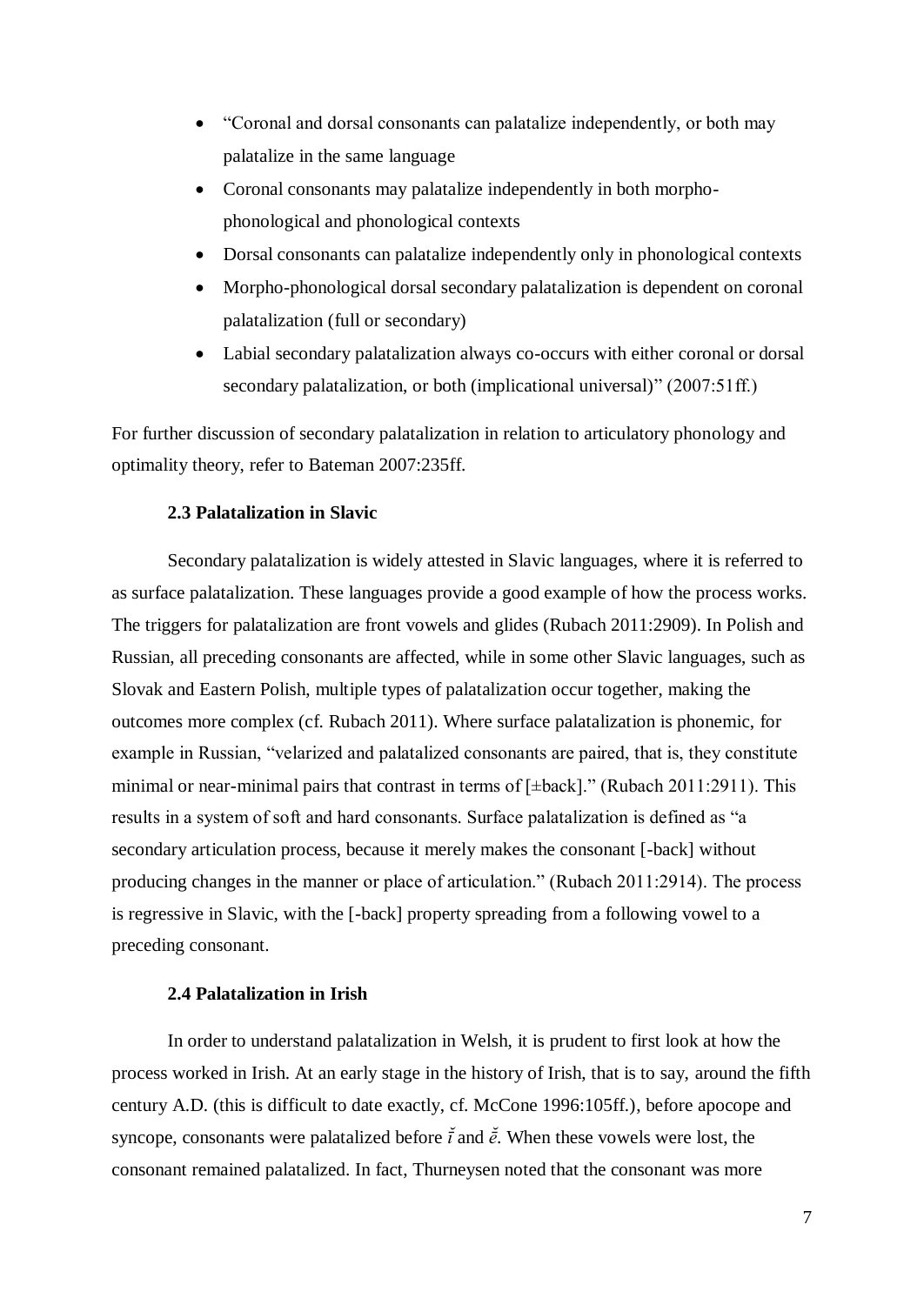strongly palatalized if the vowel was lost because the two sounds merged into one (1946:97). As an exception to this rule, "the labials *b*, *p*, *f*, *m* (together with *mb*) and the gutturals *g*, *c*, *ch* (together with *ng*) are not palatalized in syllabic anlaut when preceded by a stressed *a* or  $\vec{\delta}$ ,  $\vec{\bar{u}}$ (also *úa*)" (Thurneysen 1946: 102-103). According to Thurneysen, "single (and formerly geminated) consonants at the beginning of an unstressed syllable which ends in a non-palatal consonant are not palatalized before (original) palatal vowels, except when (1) they are preceded by a palatal vowel or  $u$ , or (2) they were originally followed by  $i$  (or  $i$  in hiatus)" (1946: 103). Cowgill rephrases this rule, stating that "single [including formerly geminated] consonants which in Late Primitive Irish, immediately after syncope [middle to second half of the sixth century, according to Jackson, Language and history in early Britain 143], were preceded by an accented  $\tilde{a}$  or  $\tilde{\sigma}$  [including  $\tilde{\sigma}$  that later became OIr. *úa*] and followed by an *e* inherited from Early Primitive Irish [as it was around A.D. 400]  $\check{e}$  were depalatalized" (1969:30-31). Cowgill's rule explains more material than Thurneysen's and is simpler because it has fewer constraints. He also notes that before the lowering of \**i* to *e* in unaccented syllables before *a* occurred, labials and velars following *a* and preceding *e* were weakly palatalized, whereas other consonants following  $\tilde{a}$  or  $\tilde{\sigma}$  and preceding *e* were strongly palatalized. Only the strongly palatalized consonants were phonemically contrasting, and when *e* was lost by apocope or syncope, the labials and velars which were only allophonically palatalized lost their palatalization (cf. Cowgill 1969:36).

While many scholars including Thurneysen and Cowgill regarded exceptions to the general rule of palatalization as the result of depalatalization, Greene (1974) thought that these exceptional consonants were never palatalized, and that the history of the Irish language demonstrates the tendency of palatalization to spread. He summarized the three phases of palatalization as follows (step numbers are those in his relative chronology of palatalization and related sound changes; only the step numbers for the stages of palatalization are mentioned):

First palatalization (step 5): Single consonants and the clusters *ng*, *nd*, and *mb* developed palatalized allophones in intervocalic position. The following rules apply, where LG stands for labial and guttural consonants, and -LG stands for other consonants:

"(a) VCV  $\rightarrow$  VC'V when V- is a front vowel (or a diphthong the second element of which is a front vowel), and -V is also a front vowel.

\**berʹeθʹ* OIr. *beirid*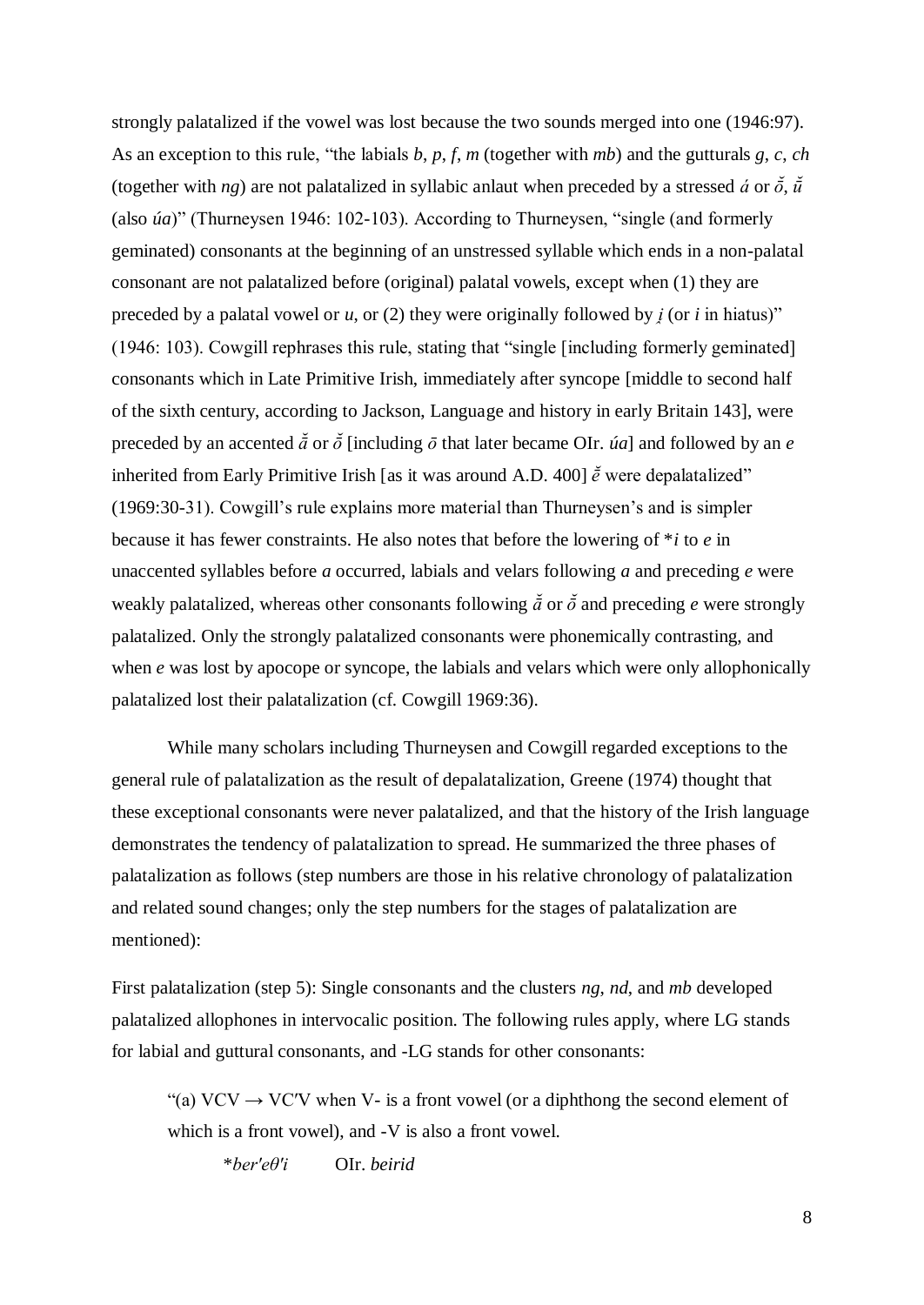- (b)  $VCV \rightarrow VCV$  when V- is /u/, C is -LG, and -V is a front vowel. \**turʹ μa* OIr. *tuirem*
- But  $VCV \rightarrow VCV$  when V- is /u/, C is +LG and -V is a front vowel. \**tuγ ya* OIr. *tugae*
- (c)  $VCV \rightarrow VC'V$  when V- is /a/ and -V is /i/ or /iː/. \* *aβʹ θʹ* OIr. *gaibid*

But VCV  $\rightarrow$  VCV when V- is /a/ and -V is /e/ or /eː/. \**kaleθah* OIr. *calad*

(d) VCV  $\rightarrow$  VC'V when V- is /a:/, /o/, /o:/ or /u:/, C is -LG and -V is /i/ or /i:/. \**t θʹ yah* OIr. *túaithe*

But VCV  $\rightarrow$  VCV when V- is /aː/, /o/, /oː/ or /uː/, C is +LG and -V is /i/ or /iː/. \* *β θuh* OIr. *gábud*

And VCV  $\rightarrow$  VCV when V- is /aː/, /o/, /oː/ or /uː/, and -V is /e/ or /eː/ \**sonertih* OIr. *sonairt*" (Greene 1974:130-131)

This was followed by *a/o*-affection sometime in the fifth century A.D. (cf. McCone 1996:110ff.) and the palatalization became phonemic.

Second palatalization (step 7):

- "(a) Reduction of /e/ and /i/ in final syllables to a short front vowel which palatalized all preceding consonants;
- (b) *u*-infection of the penultimate syllable by /u/ of final syllables" (Greene 1974:132)

Greene claimed that palatalization and u-infection arose from the shift of phonetic elements from a short final vowel to the preceding syllable as the final syllable started to weaken before apocope. Rounding transferred to the vowel resulting in *u*-infection, but front vowels caused palatalization of the consonant because palatalized consonants were already established in the phonological system (1974:132). The second palatalization became phonemic after apocope occurred around the fifth century A.D. (cf. McCone 1996:105ff.).

Third palatalization (step 10): "Short vowels in unstressed non-final syllables are reduced to two,  $\sqrt{2}$  and  $\sqrt{1}$ , the latter causing palatalization;

(a) [a] and [o] become [ə]; [u] becomes [ə] when the following consonant is neutral; (b)  $[e]$  and  $[i]$  become  $[i]$ ;  $[u]$  becomes  $[i]$  when the following consonant is palatalized" (Greene 1974:134).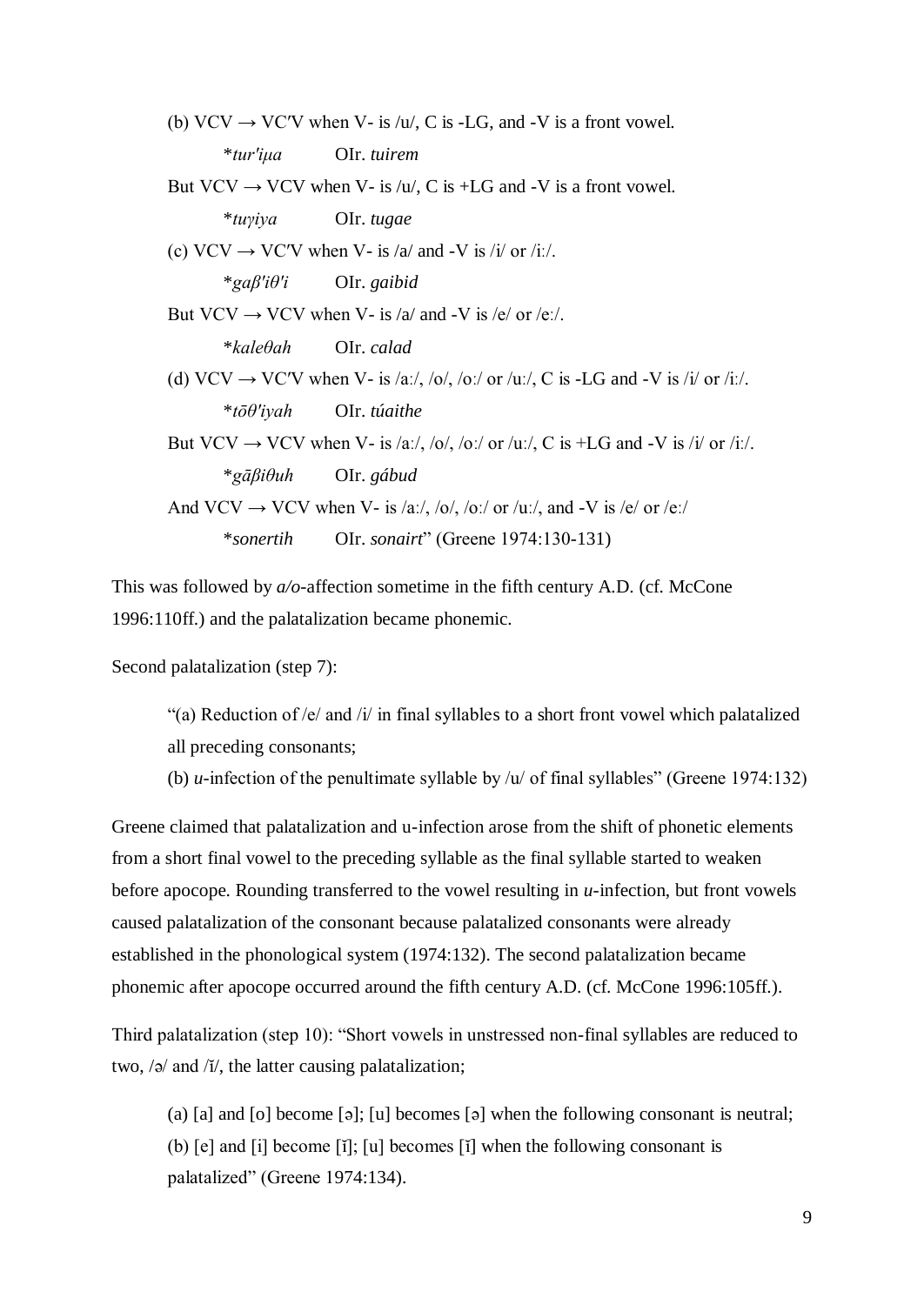Syncope caused this palatalization to become phonemic in the sixth century A.D. (Jackson 1953:143). The finer details of Irish palatalization, especially its chronology, are still debated. For further discussion see Kortlandt 1979, 1997, 2009, McCone 1996, and Isaac 2007.

#### **2.5 Conclusion**

Throughout the rest of this paper, the term "palatalization" is used to refer to the addition of a secondary palatal articulation to a consonant, as it occurs in Irish and in surface palatalization in Russian. The idea is thus of a distinct set of palatalized consonants, which contrast with non-palatalized ones. Due to the continuous nature of the articulatory gestures involved, this palatalization can be realized by an on-glide, simultaneous articulation, offglide, or some combination of the three. This makes it difficult to distinguish between forms of palatalization and the presence of a following yod in attested forms, leaving some uncertainty as to the phonological reality of palatalization in Isaac's hypothesis.

#### **3. British**

#### **3.1 Isaac's hypothesis of Old Welsh palatalization**

As previously mentioned, Isaac believes that palatalization is demonstrated by the Old Welsh plural *degion* 'nobles'. If the plural suffix -*ion* was added to the Old Welsh plural \**deg* ( $\lt$  \**dagī*), then the Middle Welsh plural should have been \*\**deion* after loss of -*g*- (/ $\gamma$ /). Isaac's alternate explanation is that "\**dag* $\bar{i}$  > early OW \**deg* = /de $\gamma$ '/ = [dei $\gamma$ '] + -*on* (secondary plural marker) > OW *degion* = /deγ′on/ = [deiγ′jon] (with palatal on and off-glides surrounding the palatal consonant) > MW *deon*, with Middle Welsh loss of [γ′] in this form" (2007: 113). In forms with consonants that were not lost, the glides became new phonological segments and distinctive palatalization was lost, for example OW \**mepion* > MW *meibyon* 'boys, sons'. Thus the Middle and Modern Welsh difference between northern dialects with  $\frac{1}{\sqrt{2}}$  and southern dialects without is a case of the development of  $\frac{1}{\sqrt{2}}$  from the off-glide as opposed to lack of this development (Isaac 2007:113).

In order to understand Isaac's argumentation, *i*-affection, special developments involving \**g*, and pluralization in Welsh must be covered. Willis' idea of lexical diffusion requires a further overview of work in Welsh dialectology and the distribution of forms with  $/j/$ , so these topics will also be dealt with here.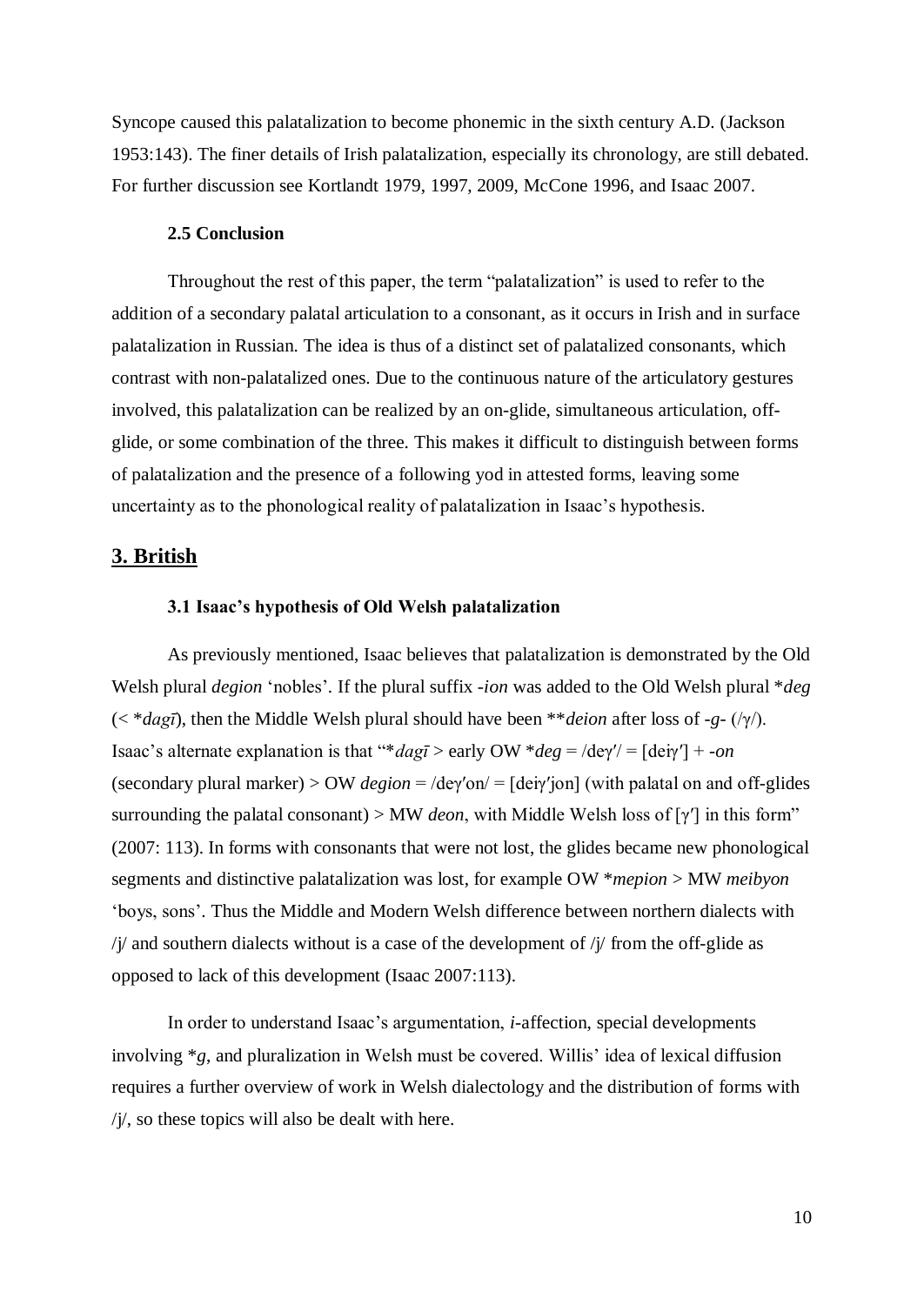#### **3.2 British** *i***-affection**

In the British languages, palatalization is not treated on its own, but rather as a part of the process of *i*-affection. Two types of *i*-affection are present in British (this excludes secondary affection in Breton, which is not relevant because it occurred independently in Breton at a later stage). In Late Proto-British,  $\bar{i}$  or  $i$  in a final syllable caused final affection, and in Primitive Welsh, Cornish, and Breton,  $\bar{i}$ ,  $i$ , and  $i$  caused affection internally (Jackson 1953:579). The following table shows the results of final and internal affection in Welsh (*C* is a consonant or consonants, although Jackson uses *B* in his table) (Jackson 1953: 581-582):

|                      | <b>Final Affection</b> |                          | <b>Internal Affection</b> |
|----------------------|------------------------|--------------------------|---------------------------|
| <b>British</b>       | <b>MW</b>              | PrW                      | <b>MW</b>                 |
| $-aCI(-)$            | $-eiC$ or $-vC$        | $-aC\overline{\iota}$ -  | $-eC$ -                   |
| $-aCi$               | $-eiC$                 | $-aCI$ -                 | $-eC$ -                   |
| $-oCI(-)$            | $\neg yC$              | $-aCi$                   | $-eiC$                    |
| $-oCi-$              | $-eiC$ or $-vC$        | $-oC\overline{\iota}$ -  | $-eC$ -                   |
| $-uC\overline{u}(-)$ | $-yC$                  | $-oC\check{\iota}$ -     | $-eC$ -                   |
| $-uCi$ -             | $-yC$                  | $-oC$ <i>j</i>           | $-eiC$                    |
| $-eC\overline{i}(-)$ | $-yC$                  | - $eC\overline{\iota}$ - | $-eC$ -                   |
| $-eCi$ -             | $-yC$                  | $-eC\tilde{\iota}$ -     | $-eC$ -                   |
|                      |                        | $-eC$ <i>i</i> -         | $-eiC$ -                  |

Jackson states that *i*-affection was also present in Primitive Irish. As is the case with Irish  $\bar{a}$ -affection, this was the result of metaphony, meaning that raising and narrowing occurred in anticipation of *i*, *ī*, or *j*. In the process an intervening consonant was palatalized. A further on-glide could arise before the palatalized consonant as is the case where *o* became *u*:  $oC\bar{i} > uc'\bar{i} > ui'C'\bar{i}'$  (1953: 583). There appear to be two affects of *i*-affection, one being umlaut and metaphony and the second being epenthesis, "by which a  $i$  is inserted between the vowel and the palatalized consonant as a glide, making a diphthong with the preceding vowel, and the  $i$  which followed the consonant is absorbed into it and lost, with eventual depalatalisation". Epenthesis was only caused by  $i$ , while umlaut and metaphony were also cause by  $\bar{t}$  and  $\bar{t}$  (Jackson 1953:583). Cornish and Breton also have *i*-affection, but palatalization seems to have been weaker, because we rarely, if ever, find epenthesis (Jackson 1953, 1967). As to the date of final *i*-affection, Jackson says that the "first stages of advancing, raising, and palatalisation were beginning towards the end of the fifth century, and that the development was fully launched by the middle of the sixth, though the final stages were not necessarily reached by then" (1953: 603). Internal *i*-affection happened somewhat later, probably in the seventh or eighth century (Jackson 1953:616).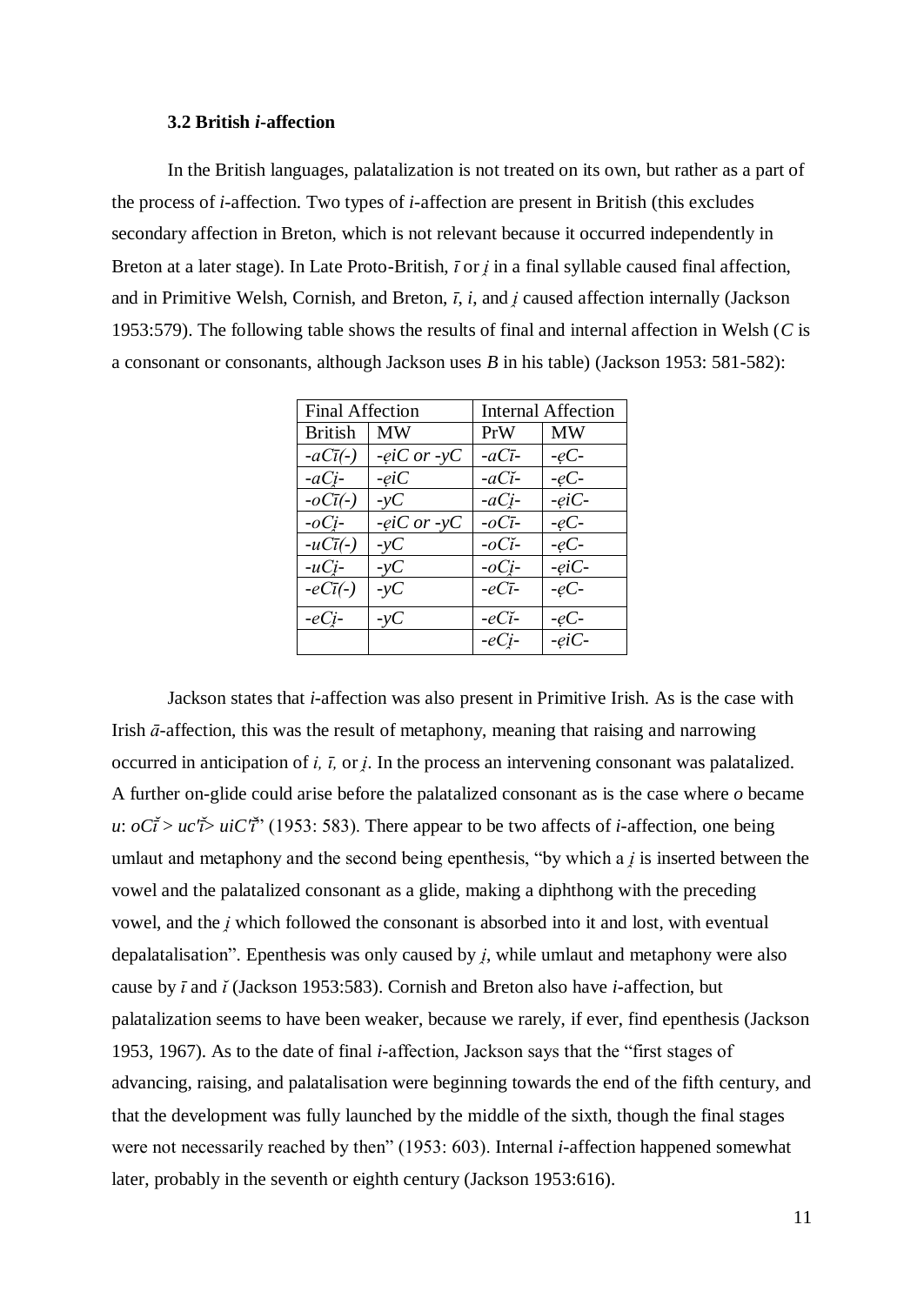#### **3.3. Development of \****gi*

There seems to have been a special development of  $*$  *i* following  $*$  *g* (Schrijver 1995:302 ff.). Although at first glance there appear to be four different developments of  $*gi$ in British,  $*$ *i* and zero, with or without *i*-affection, Schrijver (1995) concludes that  $*$ *gi* became \**i* between *a*-affection and *i*-affection in the history of Proto-British, and discounts other forms for various reasons, including analogical restoration and alternate etymologies. He gives the development of the most reliable examples as follows (cf. Schrijver 1995: 312):

| PBr.                 | <i>a</i> -affection | *gi> *i       | <i>i</i> -affection | LPBr.   | ModW             |
|----------------------|---------------------|---------------|---------------------|---------|------------------|
| $*uegi\bar{a}$       | $*uegea$            | $(*uega)$     | $(*uega)$           | $*Wev$  | <i>gwe</i> 'web' |
| <i>*kagios</i>       | $(*kagios)$         | *kaios        | $(*kaioh)$          | $*$ Kai | cae 'field'      |
| $*lagi\overline{u}s$ | $(*lagi\bar{u}s)$   | $*lai\bar{s}$ | *leiih              | $*Lei$  | llai 'less'      |

Schrijver (1995) also mentions the form OW *degion*, MW *deon* 'noblemen', but since there is a morpheme boundary between the stem and the plural suffix, either could have been restored, so he does not believe that this form is reliable evidence for the development of  $*gi$ .

#### **3.4 Welsh plural formations**

<u>.</u>

The sound changes discussed thus far often occur when a plural suffix is added, so it is necessary to explain how Welsh plurals are formed, as it is somewhat complicated. They can be marked by vowel alternations caused by *i*-affection, the source of which is the plural of British *o*-stems in  $-i^1$  and by the addition of suffixes which include: *-ed*, *-(y)eint*, *-(y)eit*, *et*, *-(y)eu*, -*i*, -*oed*, *-(y)on*, -*ot*, and -*yd* (Willis 2009, Morris-Jones 1913). These suffixes can also cause *i*-affection. According to Willis, "the variation between endings with -*y*- /j/ and those without is partially lexical and partially dialectally determined, the forms with  $\dot{\psi}$  being more characteristic of northern texts for some items (Russell 1990, Thomas 1992, 1993, Willis 2005). This variation extends also to other derivational suffixes and even to some nonsuffixed items" (1990: 17). He also states that /j/ in the suffix *-(y)on* was historically primary, as proved by the presence of *i*-affection and the Breton plural suffix *-(i)on*/-*(i)en*, which usually occurs with  $/\gamma$ . The tendency with this suffix was for the variant without  $/\gamma$  to spread in the south (cf. Willis 2005).

 $1$ - $\bar{i}$  < -*oi*, borrowed from the pronominal endings or < - $\bar{u}s$  (McCone 1996:62). This  $\bar{i}$  is the plural ending of *o*stems, and according to Isaac caused palatalization, which is why only the plurals of *o*-stems are relevant to Isaac's hypothesis.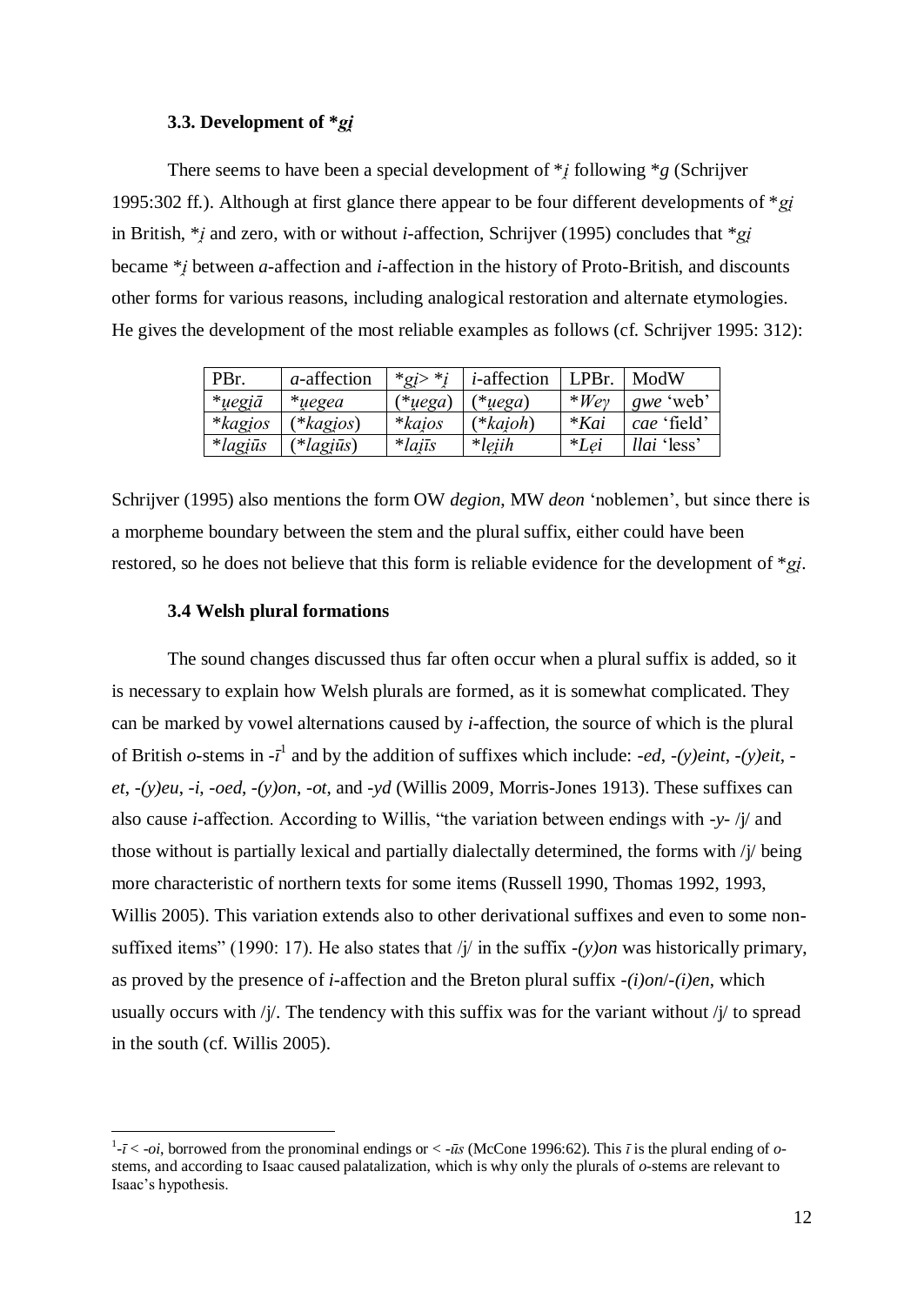There are also nouns which form the singular by addition of a suffix -*yn* or -*en*. Furthermore, Willis states that "the distribution of endings does not reflect the inherited system (...) the distribution of the suffixes is essentially arbitrary, and some nouns shift from one suffix to another or are variable" (2009: 17). Further study of pluralization in Welsh has been undertaken by Silva Nurmio (2010).

#### **3.5 Dialectal differences in Welsh**

Because the distribution of plural suffixes with yod plays such a large role in Isaac's hypothesis about palatalization and Willis' claim about lexical diffusion, and these variants appear to be partially dialectally distributed, it is important to understand some of the recent work done in Welsh dialectology, especially the distribution and characteristics of Middle Welsh dialects. The first major attempt to classify Middle Welsh texts by region using dialect features was made by P.W. Thomas. He used three variables (1993:25):

- Does  $/i$  appear as part of the stem?  $(-i-)$
- Do the 3sg. and 3pl. forms of *gan* 'with, by'and *rwng* 'between' contain /θ/? (  $th$ - $)$
- Does the 3sg. preterite form end in -*awd* rather than -*ws*? (-awd)

By analyzing the presence of these variants in a large collection of Middle Welsh texts, he was able to identify four major groups (Thomas 1993: 35):

|         | %        |        |                |  |
|---------|----------|--------|----------------|--|
| $(-j-)$ | $(-th-)$ | (-awd) | Interpretation |  |
|         |          |        | South-east     |  |
|         |          | 100    | South-west     |  |
| 100     | 100      | 100    | Later north    |  |
| 100     | 100      |        | Earlier north  |  |

He also pointed out a number of difficulties facing scholars when it comes to Middle Welsh dialectology. It is difficult to link a particular text to a region because scribes are usually anonymous, there is often influence from the language of the exemplar, and standardization and copying conventions often obscure dialectal features. It can therefore be problematic to identify which characteristics of a text are due to the dialect of the exemplar and which are due to the dialect of the scribe himself.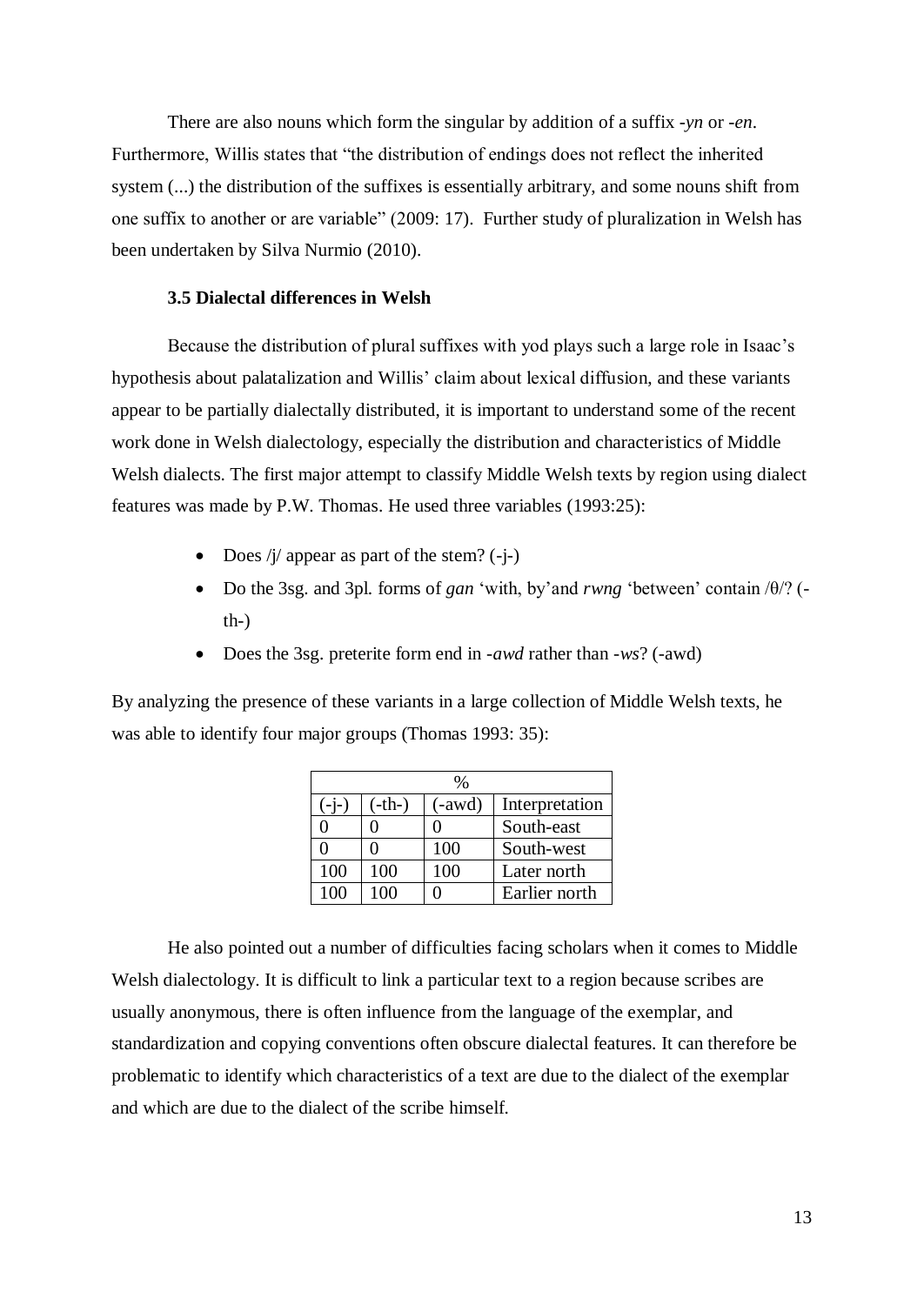Another study which attempted to classify texts based on dialect features was that of Willis (2005). He looked at the distribution of post-tonic  $\dot{\gamma}$  in three northern and three southern law texts. The pattern he found for a number of lexical items "is reminiscent of lexical diffusion, the idea that sound changes (and, at times, other linguistic innovations) affect different lexical items at different rates" (Willis 2005: 117). The key point made by Willis (2005) is that variation occurs per word and per suffix, so there is a lexical as well as a dialectal distinction. Some suffixes historically had  $\dot{\gamma}$  and some did not, and loss of  $\dot{\gamma}$  spread from south to north on a word-by-word basis.

#### **3.6 Conclusion**

The exact phonological details involved in the process of *i*-affection, especially in the sequence \**gi*, leave ample space for further discussion of the role played by palatalization, and whether it could have indeed been distinctive. At this point it is possible to identify some variables which mark northern versus southern texts, but there is still a degree of uncertainty when it comes to manuscripts that exhibit a mix of northern and southern characteristics.

#### **4. Research**

<u>.</u>

In an attempt to confirm or deny the hypotheses put forth by Isaac and Willis, this chapter will look at *i*-affection, what happens when [γ] is lost, and the distribution of forms with and without  $\langle i/y \rangle$  in the sample of plural forms<sup>2</sup> from Silva Nurmio's thesis (2010).

#### **4.1 Isaac's hypothesis**

The first hypothesis being investigated is that based on Isaac's suggestion (2007:112- 113), namely that palatalization was distinctive in Old Welsh. The *o*-stem plural ending in - (see note in section 3.4) caused a preceding consonant to become palatalized and this palatalized consonant was indicated in the orthography by a following  $\langle i/y \rangle$ . An on-glide accompanying the palatalization resulted in *i*-affection. Secondary plural markers including *on*, -*eu*, and -*oet* were then added to the *i*-affected form. At some point in Middle Welsh, this palatalization was reinterpreted as an off-glide that became a separate  $\gamma/\gamma$  in northern dialects. When a consonant was lost, the palatalization disappeared, as did the spelling with  $\langle i/\gamma \rangle$ . In the southern dialects, palatalization was lost in all cases without the retention of the off-glide

<sup>&</sup>lt;sup>2</sup> This sample consists of: Old Welsh glosses (Falileyev 2000), the Book of Llandaff (Evans & Rhys 1893), the Black Book of Carmarthen (Jarman 1982), Canu Aneirin (Williams 1961), and Cyfres Beirdd y Tywysogion (Gruffydd:1991-6).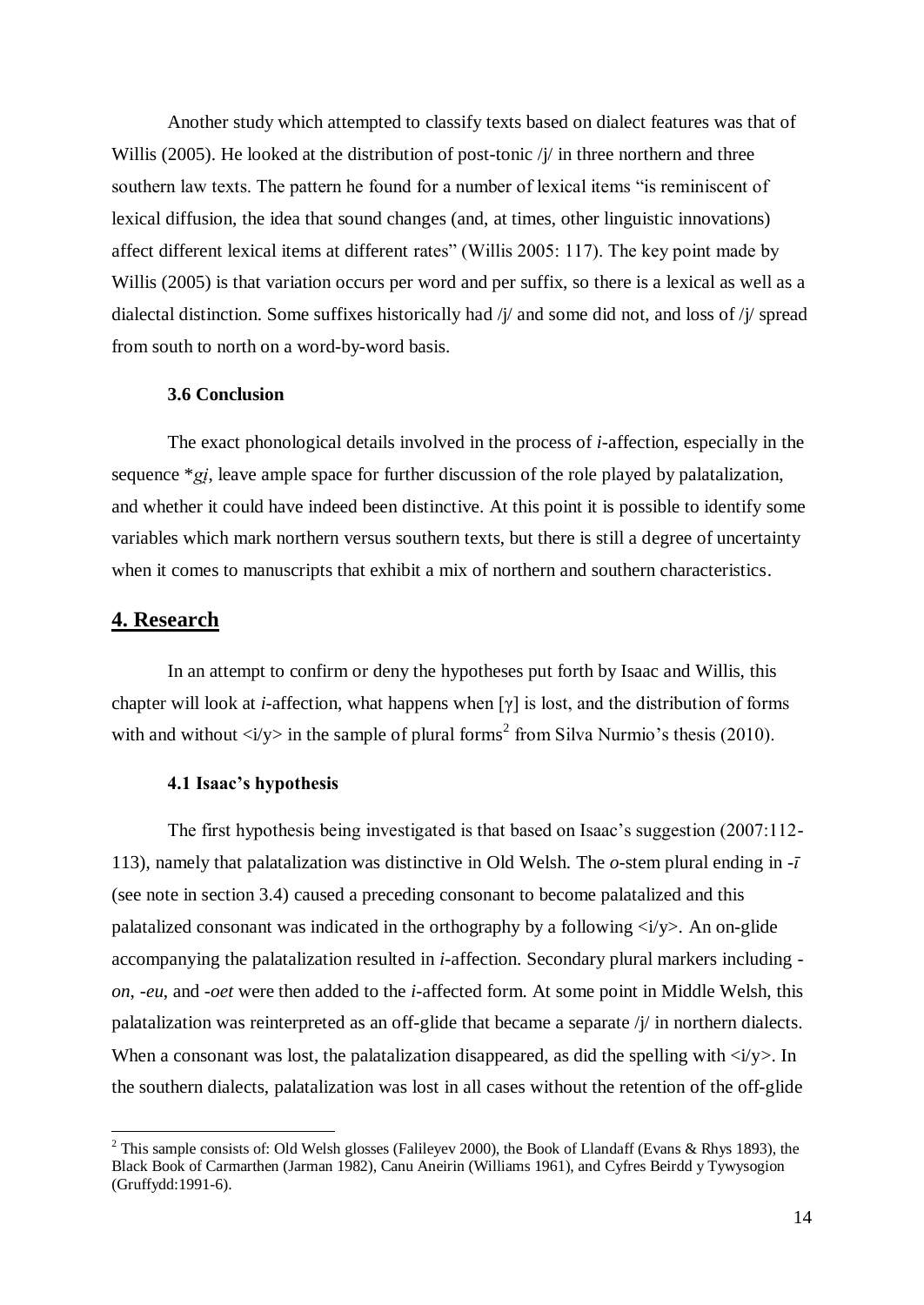as a separate /j/. This can be represented as follows (V<sup>i</sup> represents V with *i*-affection; -*on* stands for any secondary plural marker, also -*eu*, -*oet*, etc.):

- 1. palatalization, *i*-affection, and apocope:  $CVC$ - $\bar{I} \rightarrow CV^iC^j \ll CV^iC^j$
- 2. addition of secondary plural marker:  $\rightarrow$  CV<sup>i</sup>Cion < CV<sup>i</sup>Ci/yon >
- 3. northern development:  $\rightarrow$  CV<sup>i</sup>Cion < CV<sup>i</sup>Ci/von>

if C lost  $\rightarrow$  CV<sup>i</sup>on < CV<sup>i</sup>on>

4. southern development:  $\rightarrow$  CV<sup>i</sup>Con < CV<sup>i</sup>Con >

if C lost  $\rightarrow$  CV<sup>i</sup>on < CV<sup>i</sup>on>

If Isaac's hypothesis is correct, the following points must be taken into consideration:

- In all cases where a consonant is lost, [j] should be lost as well. These must be *o*stems in order to establish that palatalization (from  $-i$ ) was present.
- Plurals with  $\langle i \rangle$  in the suffix should exhibit *i*-affection.
- If they were *o*-stems, forms where /γ/ is lost should have *i*-affection.
- All words which have a plural with  $\langle i/\rangle$  in Old/Early Middle Welsh and do not lose a consonant should retain a Modern Welsh variant with /j/.

The most convincing evidence in support of Isaac's hypothesis is a number of forms which historically contained a consonant that was lenited and subsequently lost in the Old Welsh period. There are some early attestations of forms which still contain the consonant and have an ending with  $\langle i/y \rangle$  (*degion* 'noblemen', *bregion* 'hills'). Other forms are not attested with the consonant, but do have modern plural forms without  $/j'$ . Among the modern plural forms which have endings without /j/, those that can be traced as *o*-stems support Isaac's hypothesis, because these would have had a palatalized consonant deriving from the earlier plural ending in  $-i$ , and palatalization would have been lost along with the consonant. These are:

| Old pl. (hypothetically  | Attested pl.   | Modern              | Etymology                        |
|--------------------------|----------------|---------------------|----------------------------------|
| before loss of           | (after loss of | sg.                 |                                  |
| consonant)               | consonant)     |                     |                                  |
| <i>degion</i> (attested) | deon           | $*$ <sup>*</sup> da | $da$ < PBr. * $dagos$ (Schrijver |
| 'noblemen'               |                |                     | 1995:311) 'good'                 |
| **llugioed               | lluoed         | llu                 | $llu$ < PBr. *slogos < PIE       |
|                          |                |                     | *slougos (Schrijver 1995:352)    |
|                          |                |                     | 'host, throng'                   |
| **teulugioet             | teuluoet       | teulu               | teulu < *teyluy < *tego-slougos  |
|                          |                |                     | (Schrijver 1995:69, alternate    |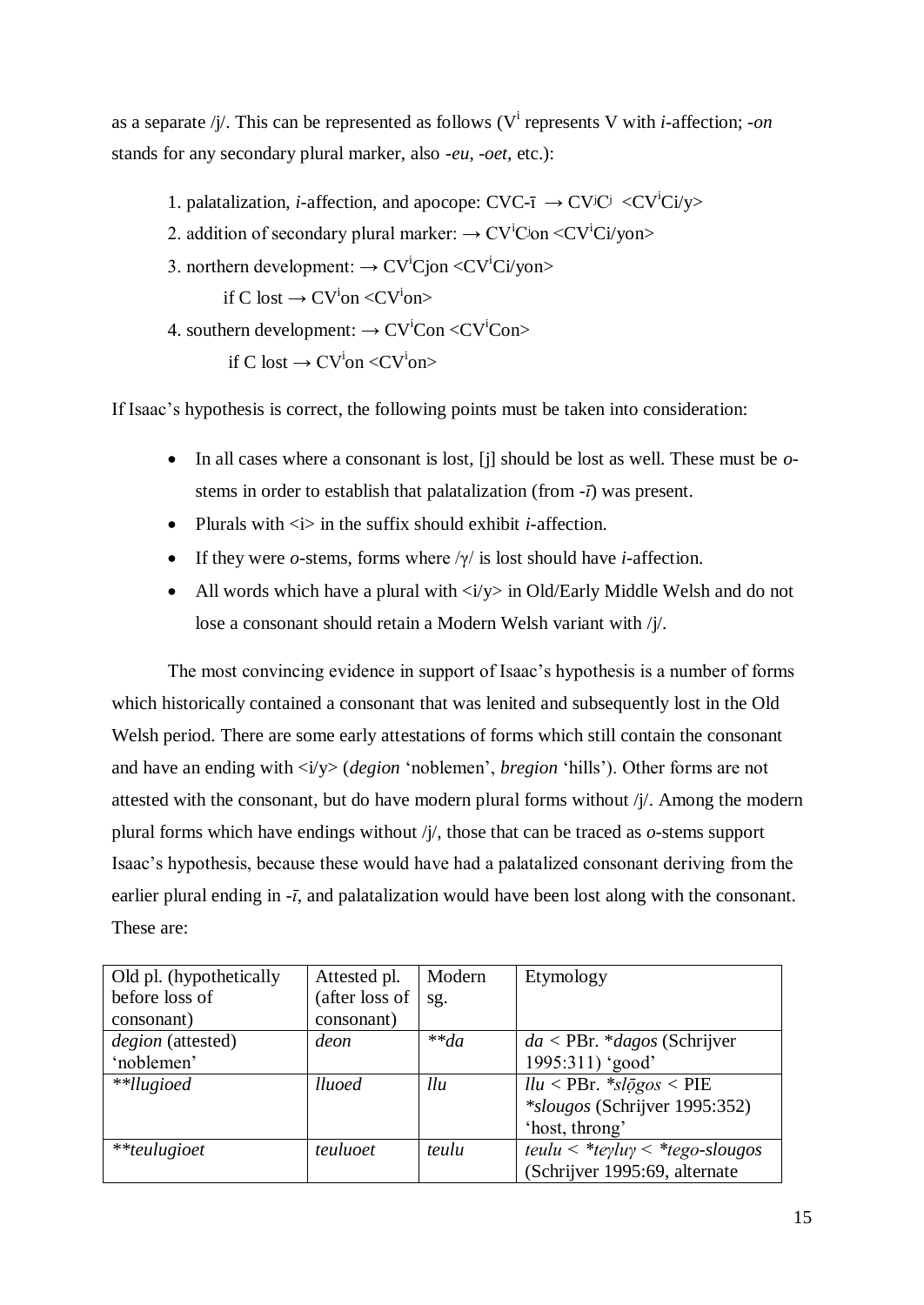|             |       |     | etymology for $*_{tego}$ -71)<br>'family' |
|-------------|-------|-----|-------------------------------------------|
|             |       |     |                                           |
| $**trogieu$ | troeu | tro | $tro \le$ *trogos (Schrijver              |
|             |       |     | 1995:133) 'turn; time'                    |
| **llegieu   | lleeu | llw | $llw <$ *lugos (Jackson 1953:452)         |
|             |       |     | For an alternate etymology see            |
|             |       |     | Schrijver 1995:310ff.) 'oath'             |

Further support for Isaac's hypothesis is offered by the presence of *i*-affection in forms with an ending containing [j]. The majority of plurals with [j] do exhibit *i*-affection. Some examples are:

| Old pl.     | Old sg.     | Modern pl.                   | Modern sg.                    |
|-------------|-------------|------------------------------|-------------------------------|
| amdrychyoet | amdroch,    | amdrychion, -iaid, -ioedd    | amdrwch 'wounded'             |
|             | amdrwch     |                              |                               |
| angylion    | agel, angel | angylion, angle(i)           | <i>angel</i> 'angel'          |
| gweinieit   | guan, gwan  | gweiniaid, -ion, -aint       | gwan 'weak'                   |
| medylyeu    | $med(d)$ wl | $meddyliau, -(i)on$          | <i>meddwl</i> 'mind, thought' |
| meibion     | mab, map    | $meib(i)$ on, mabion, meib   | mab 'son, boy'                |
| mythyon     | mwth        | $myth, -(i)$ on              | mwth 'swift'                  |
| seinhyeu    | sant        | saint, seint(i)au, sein(i)au | sant 'saint'                  |

Forms which lost a consonant and no longer contain [j] but do exhibit *i*-affection also support the hypothesis. In this sample, only the forms *deon* < OW *degion* and *lleeu* show definite *i*-affection. The forms mentioned above ending in *u* cannot undergo *i*-affection (*lluoed*, *teuluoet*). *Troeu* seems to lack *i*-affection, but in this sample plurals with *o* never show *i*-affection. As this is the case, forms with *o* will be omitted as evidence for the presence or absence of *i*-affection in the remainder of the discussion.

In the case of forms where a consonant is not lost, Isaac's hypothesis offers no explanation for the presence of *i*-affection in forms with endings without  $/\gamma$ . The following forms show this phenomenon:

| Old pl.    | Old sg. | Modern pl.              | Modern sg.               |
|------------|---------|-------------------------|--------------------------|
| beirdon    | bard    | beirdd, -ion, -iaid     | bard 'poet, bard'        |
| bylcheu    | bwlch   | $b$ ylch $(au)$         | bwlch 'breach, gap'      |
| byrteu     | bwrd    | $byrdd(au)$ , -oedd     | bwrdd 'table, board'     |
| byrtoet    | bwrd    | $byrdd(au)$ , -oedd     | bwrdd 'table, board'     |
| keidron    | kadir   | ceidrion                | cadr 'handsome'          |
| cemmein    | cam     | camau, cemmein          | cam 'step, stride'       |
| cynfreinon | cynfran | cynfrain                | cynfran 'leader'         |
| kyngreinon | kyngran | cyngrain, cyngrein(i)on | cyngran 'prince, leader, |
|            |         |                         | warrior'                 |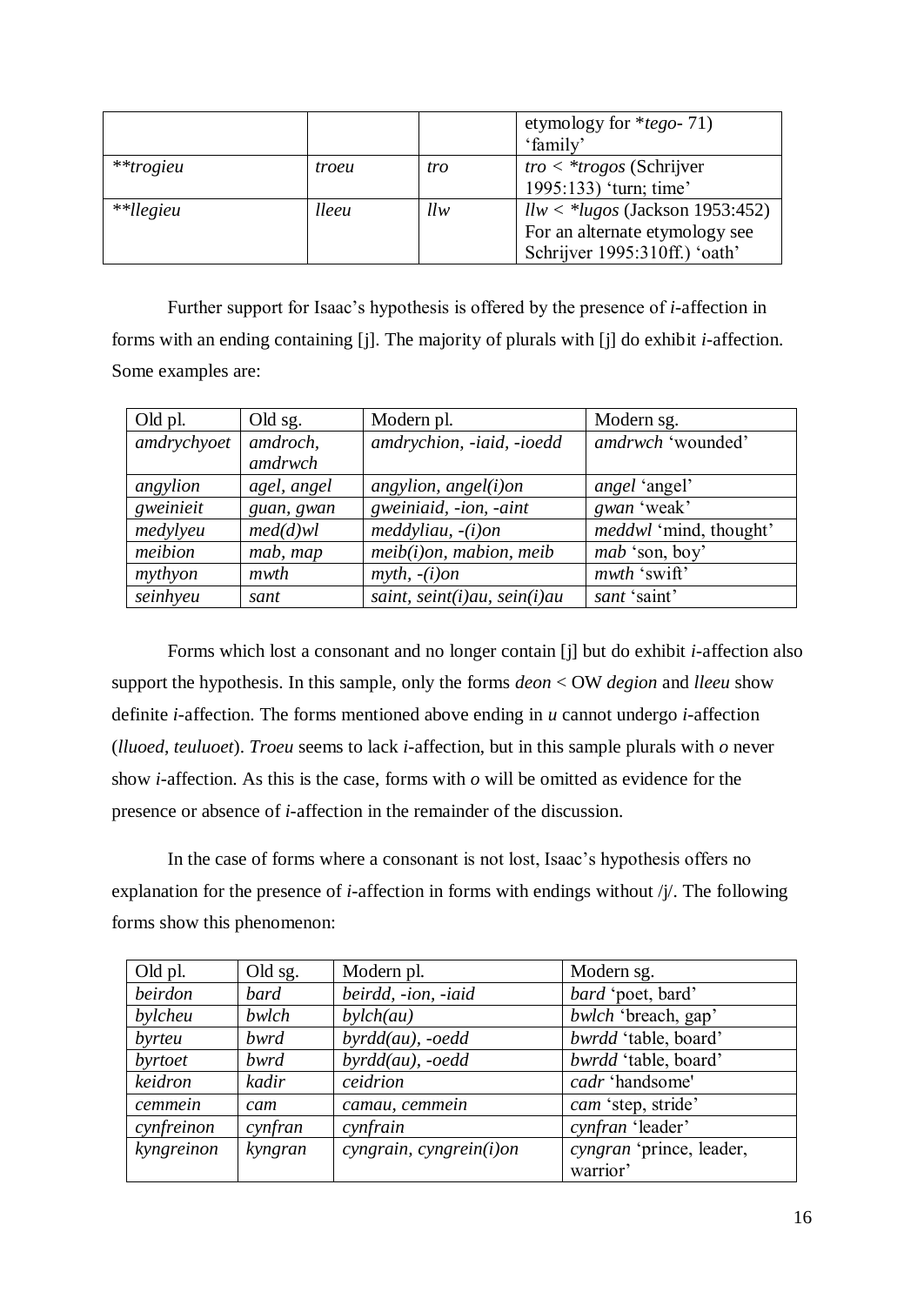| kynreinon  | kynran   | cynrain, cynreinion                  | cynran 'prince, leader'              |
|------------|----------|--------------------------------------|--------------------------------------|
| drygoet    | drwc     | $dryg(i)au$ , -ion, -oedd            | drwg 'bad, rotten'                   |
| drysseu    | drws     | drws(i)au                            | drws 'door, entrance'                |
| esgereint  | esgar    | esgarant, esgeraint $(y)$            | <i>esgar</i> 'enemy, stranger'       |
| frydeu     | ffrwt    | $ffryd, -(i)au, -oedd,$              | <i>ffrwd</i> 'swift stream, torrent' |
| gleisson   | glas     | gleision                             | <i>glas</i> 'blue, grey'             |
| golygon    | golwc    | golygon, -oedd, -edd                 | golwg 'appearance, sight'            |
| gorulycheu | gorflwch | gorflychau                           | gorflwch 'cup, goblet'               |
| gweinon    | gwan     | gweiniaid, -ion, -aint               | gwan 'weak'                          |
| gweisson   | gwas     | gweis, $-(i)$ on                     | gwas 'servant, boy'                  |
| lliwydoet  | lliwed   | lliwedawr                            | <i>lliwed</i> 'host, throng'         |
| lichou     | llwch    | llychau                              | <i>llwch</i> 'lake, pool'            |
| meibon     | mab      | $meib(i)$ on, mabion, meib           | mab 'son, boy'                       |
| mawrdrygeu | mawrdrwc | mawr ddrygau                         | <i>mawrddrwg</i> 'great evil'        |
| pillou     | pull     | pyllau (pwllau), pyllod, pyll        | <i>pwll</i> 'hole; pool'             |
| seineu     | sant     | saint, seint $(i)$ au, sein $(i)$ au | sant 'saint'                         |
| tlysseu    | tlus     | tlysau (tlwsau), tlysod              | tlws 'jewel, precious stone'         |
| trychon    | trwch    | $trych(i)$ on                        | trwch 'unfortunate, sad;             |
|            |          |                                      | wounded'                             |
| tyllon     | twll     | tyllau (twllau), tyll, $-(i)$ on     | twll 'hole'                          |
| tyrau      | twr      | $tyr(i)au, -(i)oedd, tyrod$          | tŵr 'tower, keep'                    |

Plurals formed with a suffix containing  $\langle i/y \rangle$  that do not exhibit *i*-affection are evidence against Isaac's hypothesis, as one would then expect *i*-affection to have taken place along with palatalization of the consonant. This is the case with all endings, not just -*ion*. In this sample, the forms without *i*-affection are:

| Old pl.  | Old sg. | Modern pl.    | Modern sg.                    |
|----------|---------|---------------|-------------------------------|
| hemyeint | hemm    | hemiaint, -au | hem 'rivet'                   |
| madyoet  | mad     | madioedd      | <i>mad</i> 'fortunate, lucky' |
| runcniau | rwgc    |               | <i>rhwnc</i> 'snort, snore'   |

If the off-glide associated with a palatalized consonant developed into a separate  $/j$  in northern dialects as Isaac claims, then it would be expected that all forms which are attested in Old or Middle Welsh with an ending containing  $\langle i/y \rangle$  would also have a Modern Welsh variant with /j/. There is one form that disobeys this rule. Of course, the southern variant without /j/ could have been generalized and the northern form lost, but this is odd considering that all other words in this sample which are attested with  $j$  have maintained a form with yod in northern dialects.

| Old pl.   Old sg.    | Modern pl.                           | Modern sg. |
|----------------------|--------------------------------------|------------|
| $eririon$ $ $ $eryr$ | <i>eryrod, eryron</i>   eryr 'eagle' |            |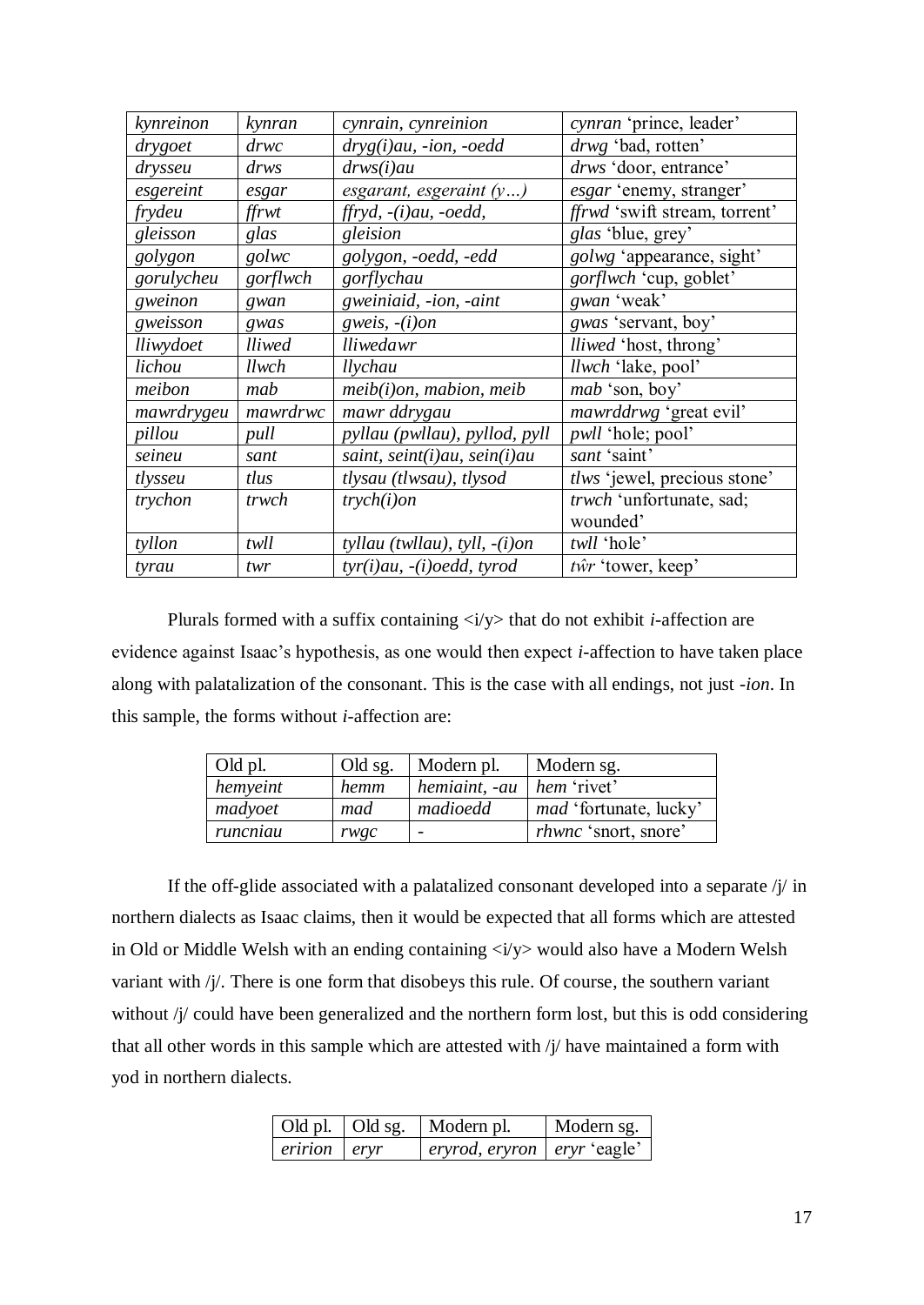In the discussion of Isaac's hypothesis, it remains a problem that in Middle Welsh orthography, it is impossible to tell the difference between palatalization and  $\dot{\gamma}$  as a separate segment. We can only make this distinction when a consonant is lost.

#### **4.2 Willis' hypothesis**

1

According to the hypothesis based on Willis' idea of lexical diffusion (2005), there was no distinctive palatalization in Old Welsh. The spelling  $\langle i/\gamma \rangle$  represents /j/. This /j/ was historically primary in the ending -*ion*. It was lost by sound change in southern dialects following a pattern of lexical diffusion (that is to say, the sound change spread in southern dialects, but did not reach all words). For other plural suffixes, the variant with  $\gamma/\gamma$  was not historically primary, but spread in northern dialects by analogy with the ending -*ion*. The distribution of plural endings is arbitrary and unlike Isaac's claim about *o*-stems, does not continue the earlier system.

The following statements can be made in order to evaluate this hypothesis:

- Plurals ending in  $-(i)$  on should overwhelmingly show the variant with  $/i$ .
- Other plural endings should overwhelmingly show the variant without  $/j$ .
- All plurals ending in *-(i)on* should exhibit *i*-affection.
- Plurals with other endings should not have *i*-affection.
- W here a consonant is lost,  $\frac{1}{\sqrt{2}}$  should be retained unless it is a southern dialectal form.

In support of Willis' claim, plural forms ending in -*ion* (166 out of 256, 65%) surpass those in  $\cdot$ *on* (90 forms)<sup>3</sup>. (For these statistics and those of the following endings, unclear or uncertain forms have been omitted.) The opposite is generally true of the other endings, where the variant without  $\langle i/y \rangle$  is more common. This is certainly the case for *-(i)eu*, where only 54 out of 323 forms (17%) have  $\langle i/\gamma \rangle$ . It is also the case for  $-i$ *i*)*oet* (8 out of 59, 14%), -*(i)ein(t)* (2 out of 15, 13%) and *-(i)awr* (3 out of 36, 8%). In the case of *-(i)eit* (8 out of 11, 73%) and  $-(i)$ *awn* (2 out of 3, 67%), it appears that the variants with  $\langle i/y \rangle$  are more common, but these endings occur so infrequently in the sample that it is difficult to make any generalizations about which variant was actually more prevalent.

 $3$  Each word is only counted once, ignoring orthographical variations. See Appendix for all forms attested with  $\langle i/\gamma \rangle$ . All forms are borrowed from Appendix I (Atodiad I) of Silva Nurmio's thesis (2010:124-283).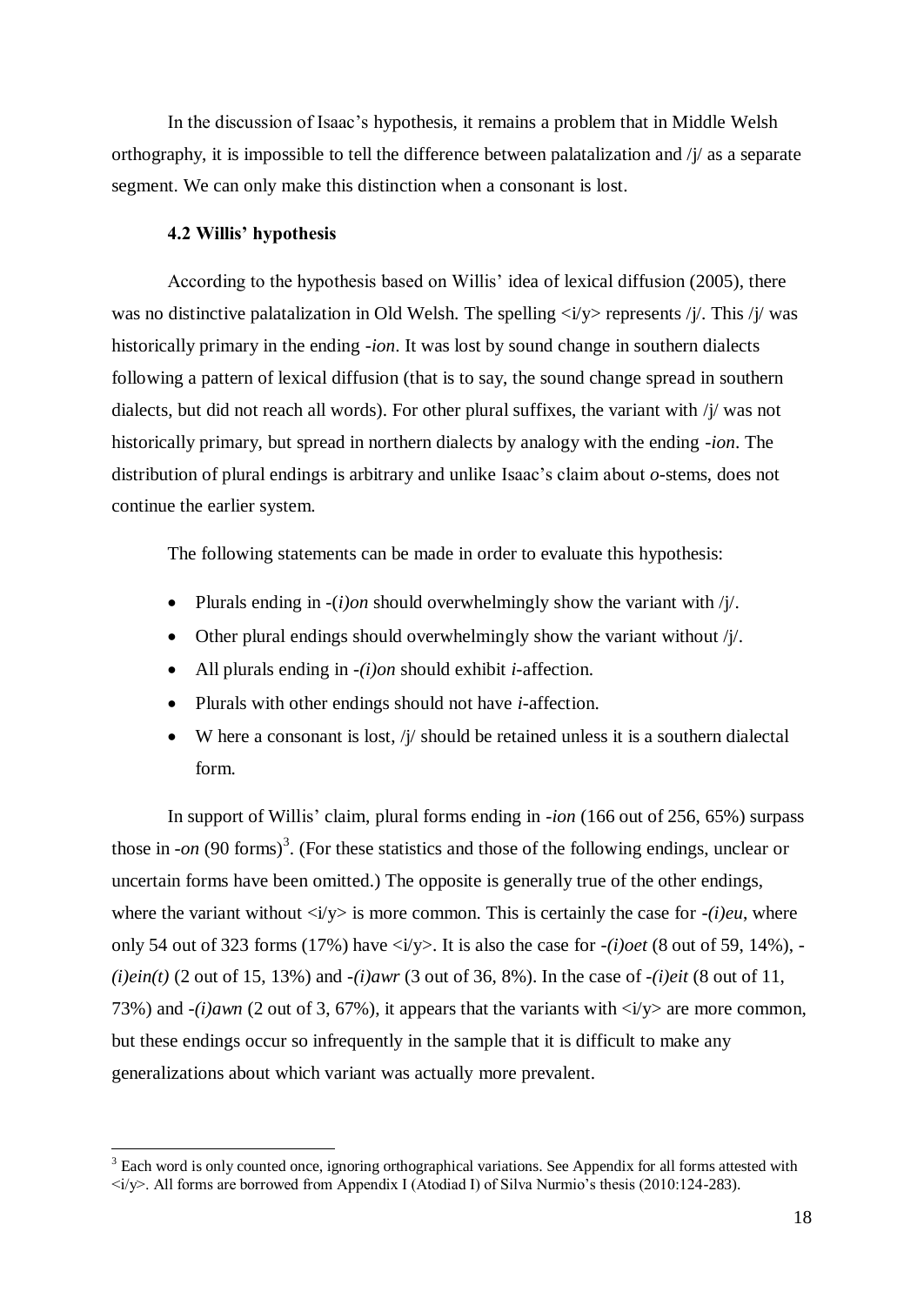As expected according to Willis' hypothesis, most plurals that end in -*ion* show *i*affection, suggesting that the yod in the ending is original. Some examples of this are: *gwas* : *gweision* 'weak', *trwch* : *trychion* 'unfortunate, sad; wounded', and *angel* : *angylion* 'angel'. His claim is further supported by the absence of *i*-affection in some forms with other endings, where he suggests that yod later spread analogically from -*ion*. The relevant forms in this sample are:

| Old pl.  |                     | Old sg.   Modern pl.        | Modern sg.                    |
|----------|---------------------|-----------------------------|-------------------------------|
| hemyeint | $\blacksquare$ hemm | hemiaint, $-au$ hem 'rivet' |                               |
| madyoet  | mad                 | madioedd                    | <i>mad</i> 'fortunate, lucky' |
| runcniau | rwgc                |                             | <i>rhwnc</i> 'snort, snore'   |

As stated above, note that forms with *o* do not ever seem to show *i*-affection and are omitted.

Further support is offered by plurals in -*on* without /j/ that exhibit *i*-affection, suggesting that these are southern forms where /j/ was lost but the original *i*-affection from *ion* remained.

| Old pl.    | Old sg. | Modern pl.                       | Modern sg.                        |
|------------|---------|----------------------------------|-----------------------------------|
| beirdon    | bard    | beirdd, -ion, -iaid              | bard 'poet, bard'                 |
| keidron    | kadir   | ceidrion                         | cadr 'handsome'                   |
| cynfreinon | cynfran | cynfrain                         | cynfran 'leader'                  |
| kyngreinon | kyngran | $cyngrain, cyngrein(i)$ on       | cyngran 'prince, leader, warrior' |
| kynreinon  | kynran  | cynrain, cynreinion              | cynran 'prince, leader'           |
| gleisson   | glas    | gleision                         | <i>glas</i> 'blue, grey'          |
| golygon    | golwc   | golygon, -oedd, -edd             | <i>golwg</i> 'appearance, sight'  |
| gweinon    | gwan    | gweiniaid, -ion, -aint           | gwan 'weak'                       |
| gweisson   | gwas    | gweis, $-(i)$ on                 | gwas 'servant, boy'               |
| meibon     | mab     | $meib(i)$ on, mabion, meib       | <i>mab</i> 'son, boy'             |
| trychon    | trwch   | $trych(i)$ on                    | trwch 'unfortunate, sad; wounded' |
| tyllon     | twll    | tyllau (twllau), tyll, $-(i)$ on | twll 'hole'                       |

Out of the forms where a  $\dot{\psi}$  was lost along with a lenited consonant, those that originally ended in -*ion* but only have modern variants in -*on* seem to cast some doubt on Willis' claim. These are *bregion* > *breon* 'hills' and *degion > deon* 'noblemen'. The forms *duon* (*du* < *duβ* 'black') and *greon* (*gre* < *greγ* 'herd') might also have originally ended in *ion*. If -*ion* was historically primary then we would expect to find a northern variant with /j/. However, it is possible to interpret these forms as lexical items which were reached early on by the loss of  $/j$  which spread from south to north. This would then be in agreement with Willis' idea of lexical diffusion.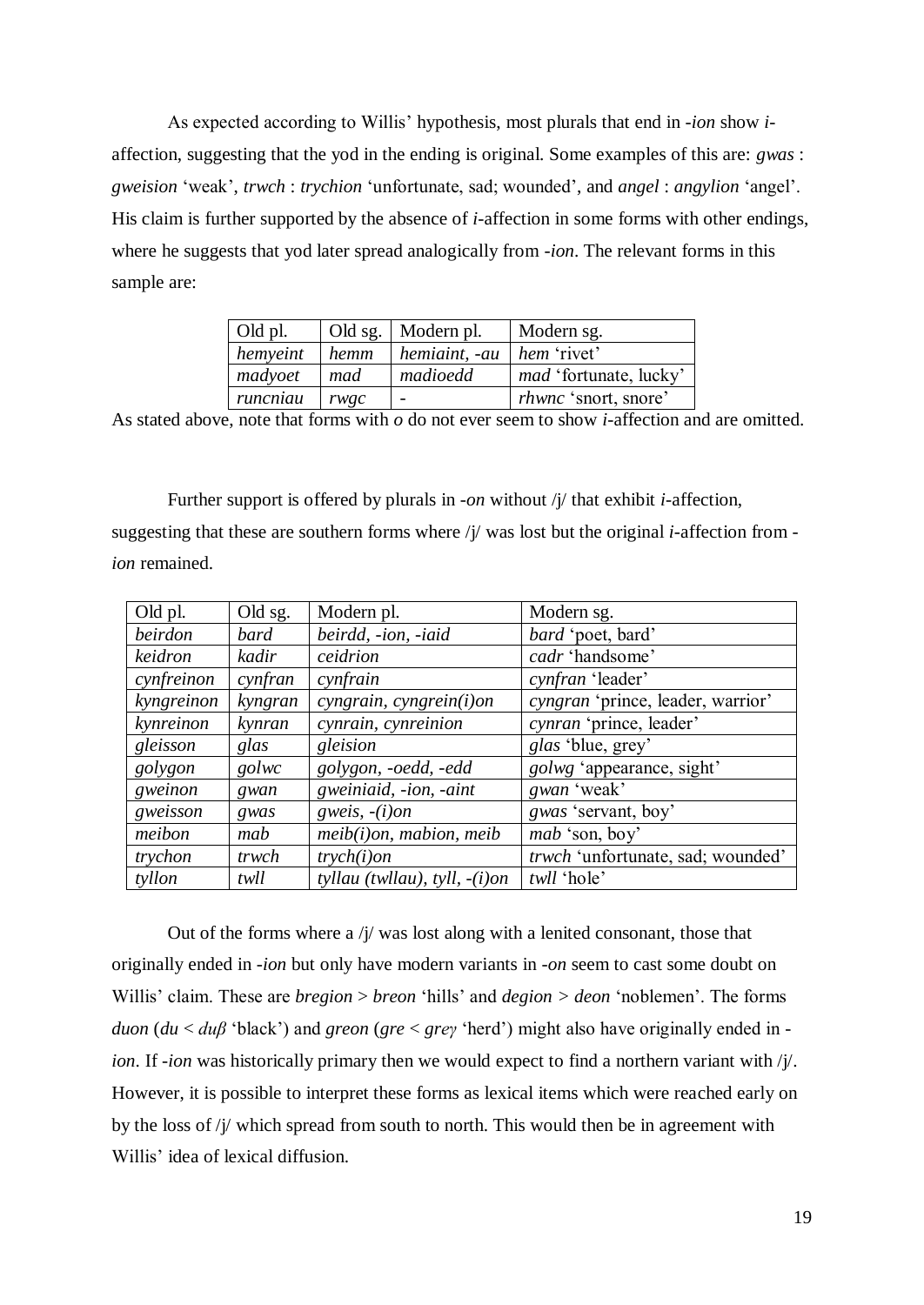The most convincing evidence against Willis' hypothesis would be the occurrence of plural forms ending in -*ion* that do not exhibit *i*-affection. Assuming -*ion* was historically primary, it would have caused *i*-affection. However, the only examples of such forms in this sample are those with *o* in the root, and as has been seen above, *o* never shows *i*-affection in plural forms. Forms with other endings showing the variant with /j/ that do cause *i*-affection cast doubt on his claim, although they are less convincing because *i*-affection could have been analogically applied to these forms along with the  $\gamma/\gamma$  of the ending, or the  $\gamma/\gamma$  variant could have spread before *i*-affection. Some examples have already been given above, including *gwan* : *gweinieit* 'weak', *sant* : *seinhyeu* 'saint', and *amdrwch* : *amdrychoet* 'wounded'.

If variants with /j/ spread to other suffixes analogically from -*ion* in northern dialects, we would certainly not expect to find forms of these other plural formations without /j/ that show *i*-affection. However, there are a number of forms which do indeed show this:

| Old pl.    | Old sg.      | Modern pl.                       | Modern sg.                          |
|------------|--------------|----------------------------------|-------------------------------------|
| bylcheu    | bwlch        | $b$ ylch $(au)$                  | bwlch 'breach, gap'                 |
| byrteu     | bwrd         | $byrdd(au)$ , -oedd              | bwrdd 'table, board'                |
| byrtoet    | bwrd         | $byrdd(au)$ , -oedd              | <i>bwrdd</i> 'table, board'         |
| cemmein    | cam          | camau, cemmein                   | cam 'step, stride'                  |
| drygoet    | drwc         | $dryg(i)au$ , -ion, -oedd        | drwg 'bad, rotten'                  |
| drysseu    | drws         | drws(i)au                        | drws 'door, entrance'               |
| esgereint  | esgar        | esgarant, esgeraint $(y)$        | esgar 'enemy, stranger'             |
| frydeu     | ffrwt        | $ffryd, -(i)au, -oedd,$          | ffrwd 'swift stream, torrent'       |
| gorulycheu | gorflwch     | gorflychau                       | <i>gorflwch</i> 'cup, goblet'       |
| lliwydoet  | lliwed       | lliwedawr                        | <i>lliwed</i> 'host, throng'        |
| lleeu      | llw          | llyfon, llwon, -aint, -au,       | llw 'oath'                          |
|            |              | llyain, -au, -on, llyfau, -oedd, |                                     |
|            |              | llwfon, lleiau, llau, llywaint   |                                     |
| lichou     | <i>llwch</i> | llychau                          | <i>llwch</i> 'lake, pool'           |
| mawrdrygeu | mawrdrwc     | mawr ddrygau                     | <i>mawrddrwg</i> 'great evil'       |
| pillou     | pull         | pyllau (pwllau), pyllod, pyll    | <i>pwll</i> 'hole; pool'            |
| seineu     | sant         | saint, seint(i)au, sein(i)au     | sant 'saint'                        |
| tlysseu    | tlus         | tlysau (tlwsau), tlysod          | <i>tlws</i> 'jewel, precious stone' |
| tyrau      | twr          | $tyr(i)au, -(i)oedd, tyrod$      | tŵr 'tower, keep'                   |

Confirmation of Willis' hypothesis is largely dependent on the geographical origin of the manuscripts in which the relevant forms are found. Most of the sources used in Nurmio's sample are southern, but further analysis should be done on a form-by-form basis. This is beyond the scope of this paper, but may be able to further confirm or deny the theory of lexical diffusion.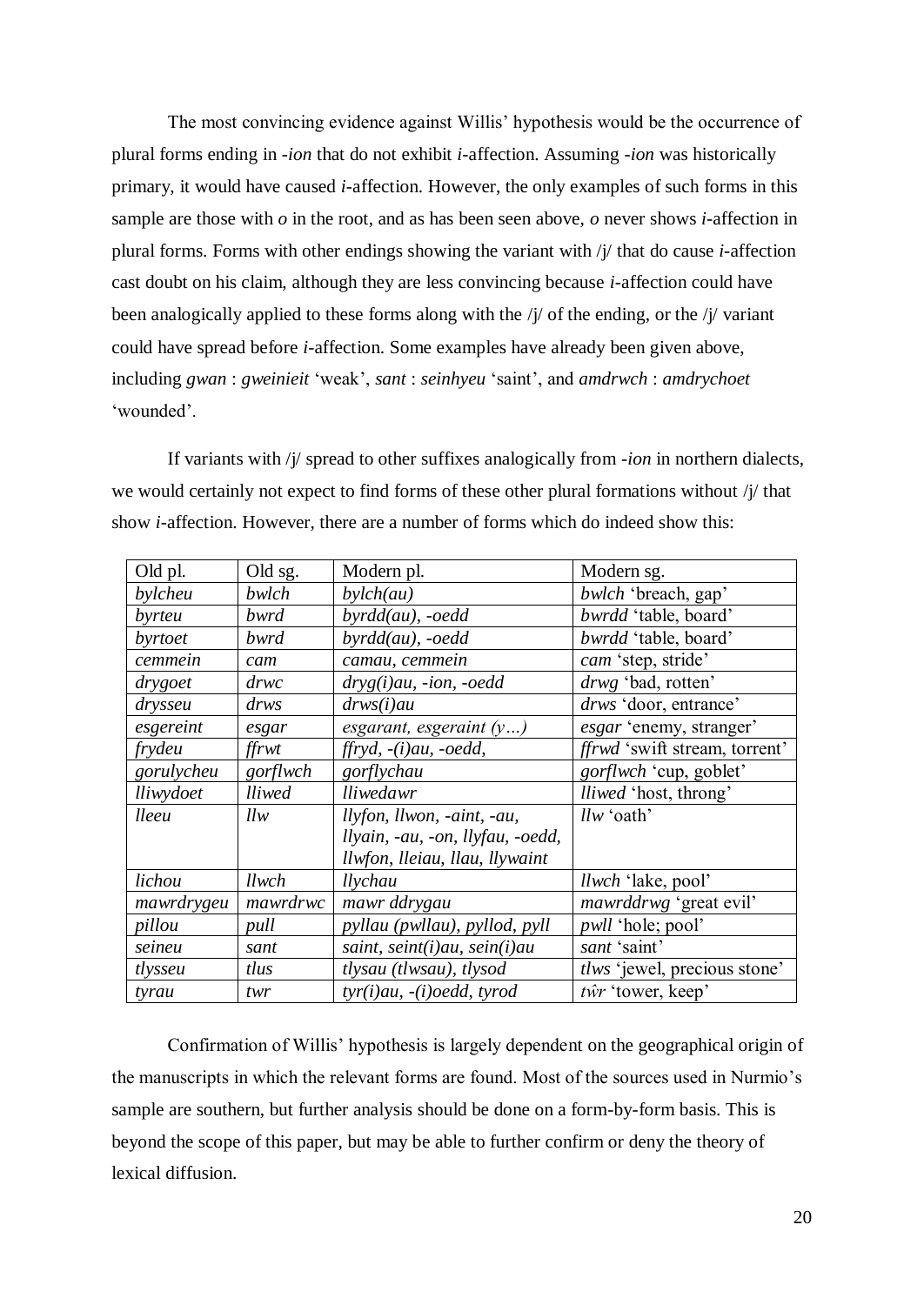#### **4.3 Conclusion**

As can be seen, the evidence does not overwhelmingly support either claim. Confirmatory and contradictory evidence can be found for both. Some evidence is ambiguous and can be interpreted in favor of either hypothesis, and problems with both still remain. However, the two hypotheses can be combined into the following theory:

Palatalization was distinctive in Old Welsh, and as long as a consonant was retained, palatalization developed into a following  $\pi/\sqrt{m}$  in Middle Welsh. The secondary plural marker added to palatalized forms was -*on*, so that /j/ was historically primary in the ending -*ion*. It was lost by lexical diffusion in southern dialects. For other plural suffixes, the variant with  $\dot{\psi}$ was not historically primary, but spread in northern dialects by analogy with the ending -*ion*.

#### **5. Conclusion**

After analysis of the attested plural forms, it can be seen that neither Isaac's nor Willis' hypothesis is satisfactory on its own. Isaac's hypothesis accounts for the loss of  $\langle i/y \rangle$ in forms where a consonant is lost, but does not offer an explanation for *i*-affection in suffixes that do not (and never have) contained a yod. The idea put forth by Willis accounts for the prevalence of forms with yod ending in *-(i)on*, and of forms without yod ending in other suffixes. It also explains why we sometimes find *i*-affection in plurals ending in -*on*. Apparent exceptions, such as the loss of  $/\gamma$  in *deon* < *degion* 'noblemen' in all modern dialects, have to be explained as analogy or dialectal variants.

In the end, Willis' hypothesis seems to explain more of the evidence and provides better reasons for exceptions. That said, a combination of the two hypotheses gives a more complete explanation overall. That is to say that palatalization did exist in Old Welsh, and that this palatalization developed into a following yod in Middle Welsh, after the loss of lenited /γ/. The ending -*on*, which had been added to palatalized forms as a secondary plural marker, then became -*ion*. Following a pattern of lexical diffusion, yod spread to other plural endings in northern dialects and was lost in southern dialects.

#### **5.1 Problems and further investigation**

As has been stated, one of the pitfalls of Isaac's palatalization hypothesis is that we will probably never be able to tell what the phonetic realization of a consonant followed by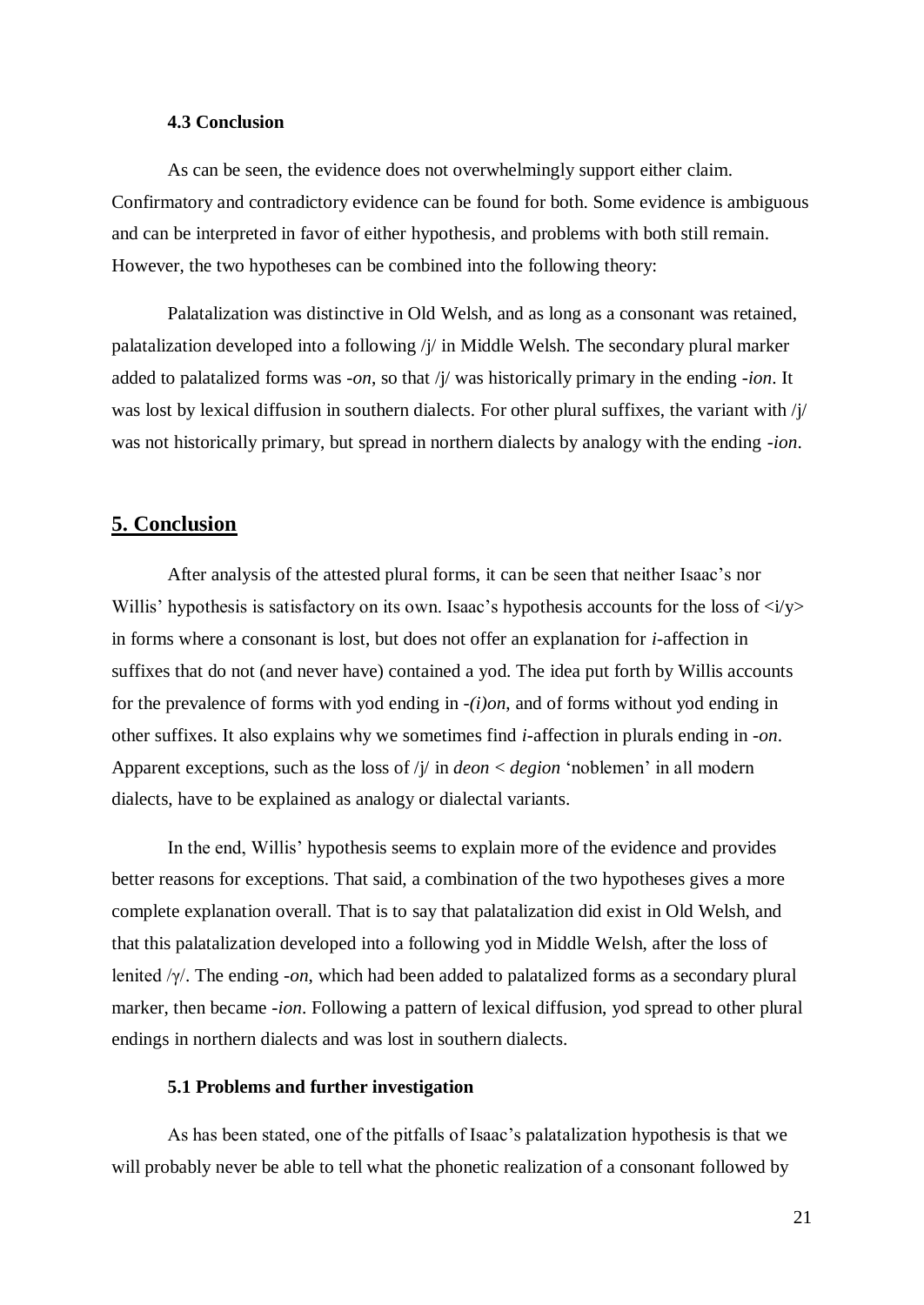$\langle i/y \rangle$  was in Old Welsh, based on Old Welsh orthography alone. The best evidence that can be put forth is what happens when that consonant is lost, as in the case of  $/\gamma$ . However, it may be possible to find evidence for Old Welsh palatalization in Irish loan words. If Old Welsh words loaned into Irish show palatalization, especially if this palatalization differs from the expected reflex in Irish, it would indicate that those words were palatalized in Old Welsh. Furthermore, if words that were loaned into Welsh from Irish show spelling with  $\langle i/y \rangle$  where Irish has palatalization, this would be an indication that  $\langle i/y \rangle$  could represent palatalization in Old Welsh orthography.

A more extended corpus of poetry and prose, and identification of forms as southern or northern would provide a more complete picture of lexical diffusion and whether exceptions can really be explained as expected dialectal variations. A word-by-word survey of *o*-stems and other etymological information could reveal more information about the origins of palatalization and therefore also its existence. Further investigation of palatalization in Welsh and Irish loanwords might also provide support for the existence of palatalization in Old Welsh.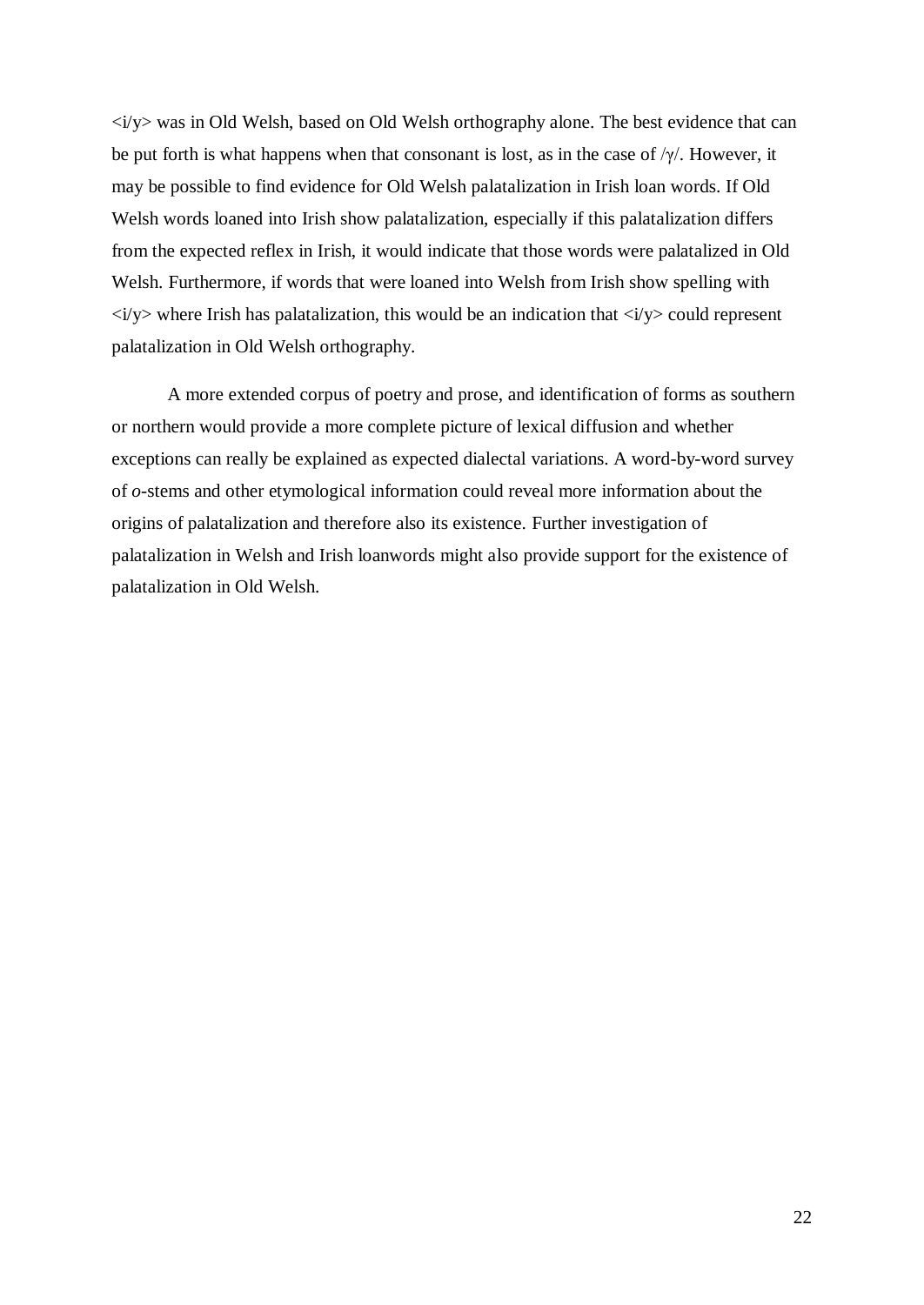#### **Bibliography**

- Bateman, Nicoleta. 2007. 'A crosslinguistic investigation of palatalization'. PhD dissertation, Department of Linguistics, University of California, San Diego.
- Bhat, D.N.S. 1978. 'A General Study of Palatalization'. *Universals of Human Language, Volume 2: Phonology*. Ed. J. Greenberg, et al. Stanford University Press, pp 47–92.
- Cowgill, Warren. 1969. 'A note on palatalization in Old Irish'. *Festschrift für Konstantin Reichardt*, pp 30-37.
- Douglas, Wilfrid H. 1981. 'Watjarri'. *Handbook of Australian Languages 2*. Ed. R.M.W. Dixon and Barry J. Blake. pp 197-272.
- Evans, J. Gwenogvryn (ed.) & Rhŷs, John. 1893. *The Text of the Book of Llan Dav*. Oxford.

Falileyev, Alexander. 2000. *Etymological glossary of Old Welsh*. Tübingen: Niemeyer.

- *Geiriadur Prifysgol Cymru*. 2003-. Bevan, Gareth A; Donovan, Patrick J; Bwrdd Gwybodau Celtaidd Prifysgol Cymru. Cardiff: University of Wales Press.
- Greene, David. 1974. 'The growth of palatalization in Irish'. *Transactions of the Philological Society 1973*, pp 127-136.
- Gruffydd, R. Geraint, (ed.) 1991-6. *Cyfres Beirdd y Tywysogion*, 7 vols. Cardiff: University of Wales Press.
- Isaac, Graham. 2007. 'The Rule of Palatalisation in Proto-Irish'. *Studies in Celtic Sound Changes and their Chronology*, pp 97-113.
- Jackson, Kenneth. 1953. *Language and history in early Britain: a chronological survey of the Brittonic languages, first to twelfth century A.D*. Edinburgh: University Press.
- Jackson, Kenneth. 1967. *A historical phonology of Breton*. Dublin: Dublin Institute for Advanced Studies, pp 288-293, 375.

Jarman, A. O. H. 1982. *Llyfr Du Caerfyrddin*. Cardiff: University of Wales Press.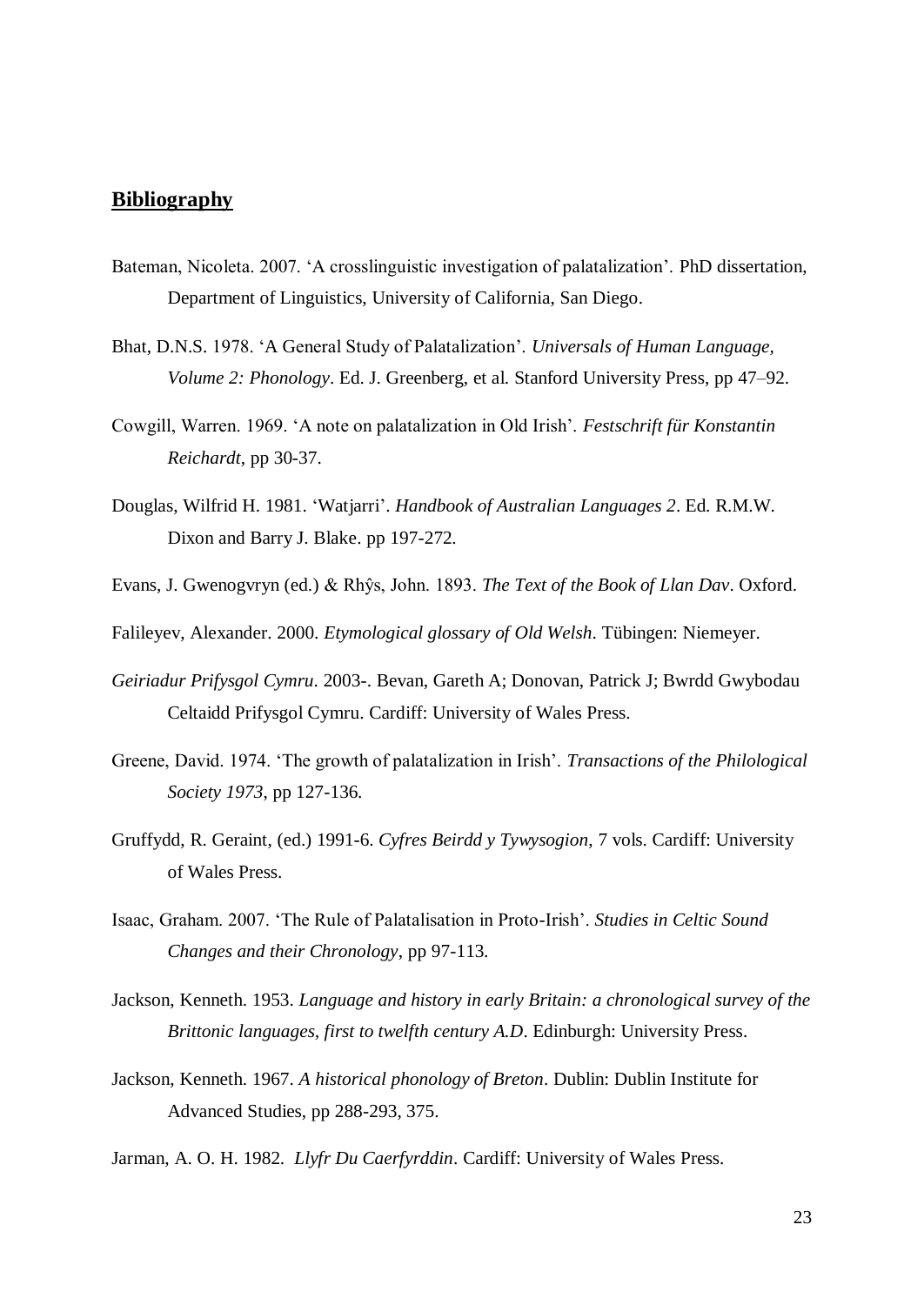- Kochetov, Alexei. 2011. 'Palatalization'. *The Blackwell Companion to Phonology*. Ed. Marc Van Oostendorp, et al. Malden, MA: Wiley-Blackwell, pp 1666-1690.
- Kortlandt, Frederik. 1979. 'The Old Irish absolute and conjunct endings and questions of relative chronology'. *Ériu 30*, pp 35-53.
- Kortlandt, Frederik. 1997. 'On the relative chronology of Celtic sound changes'. *Historische Sprachforschung 110/2 (1997)*, pp 248-251.
- Kortlandt, Frederik. 2009. 'More on the chronology of Celtic sound changes'. *Lublin Studies in Celtic Languages 7: Formal and historical approaches to Celtic languages (2011)*, pp 195-201.
- McCone, Kim. 1996. 'Towards a Relative Chronology of Ancient and Medieval Celtic Sound Change'. *Maynooth Studies in Celtic Linguistics*.
- Morris Jones, J. 1913. *A Welsh grammar, historical and comparative: phonology and accidence*. Oxford: Oxford University Press, pp 213-216.
- Nurmio, Silva. 2010. 'Astudiaeth o eiriau Cymraeg a chanddynt fwy nag un ffurf luosog mewn testunau Hen Gymraeg a Chymraeg Canol Cynnar'. MPhil thesis, Department of Welsh, Aberystwyth University.
- Rubach, Jerzy. 2011. 'Slavic Palatalization'. *The Blackwell Companion to Phonology*. Ed. Marc Van Oostendorp, et al. Malden, MA: Wiley-Blackwell, pp 2908-2935.
- Schrijver, Peter. 1995. *Studies in British Celtic historical phonology*. Amsterdam: Rodopi.
- Thomas, P.W. 1993. 'Middle Welsh dialects: Problems and perspectives'. *Bulletin of the Board of Celtic Studies 40*, pp 17-50.
- Thurneysen, Rudolf. 1946. *A grammar of Old Irish*. Dublin: Dublin Institute for Advanced Studies, pp 96-106.
- Williams, Ifor. 1961. *Canu Aneirin*. Cardiff: University of Wales Press.
- Willis, David. 2005. 'Lexical Diffusion in Middle Welsh: The Distribution of /j/ in the Law Texts'. *Journal of Celtic Linguistics 9.1*, pp 105-133.
- Willis, David. 2009. 'Old and Middle Welsh'. *The Celtic Languages, 2nd edition*, pp 117-160.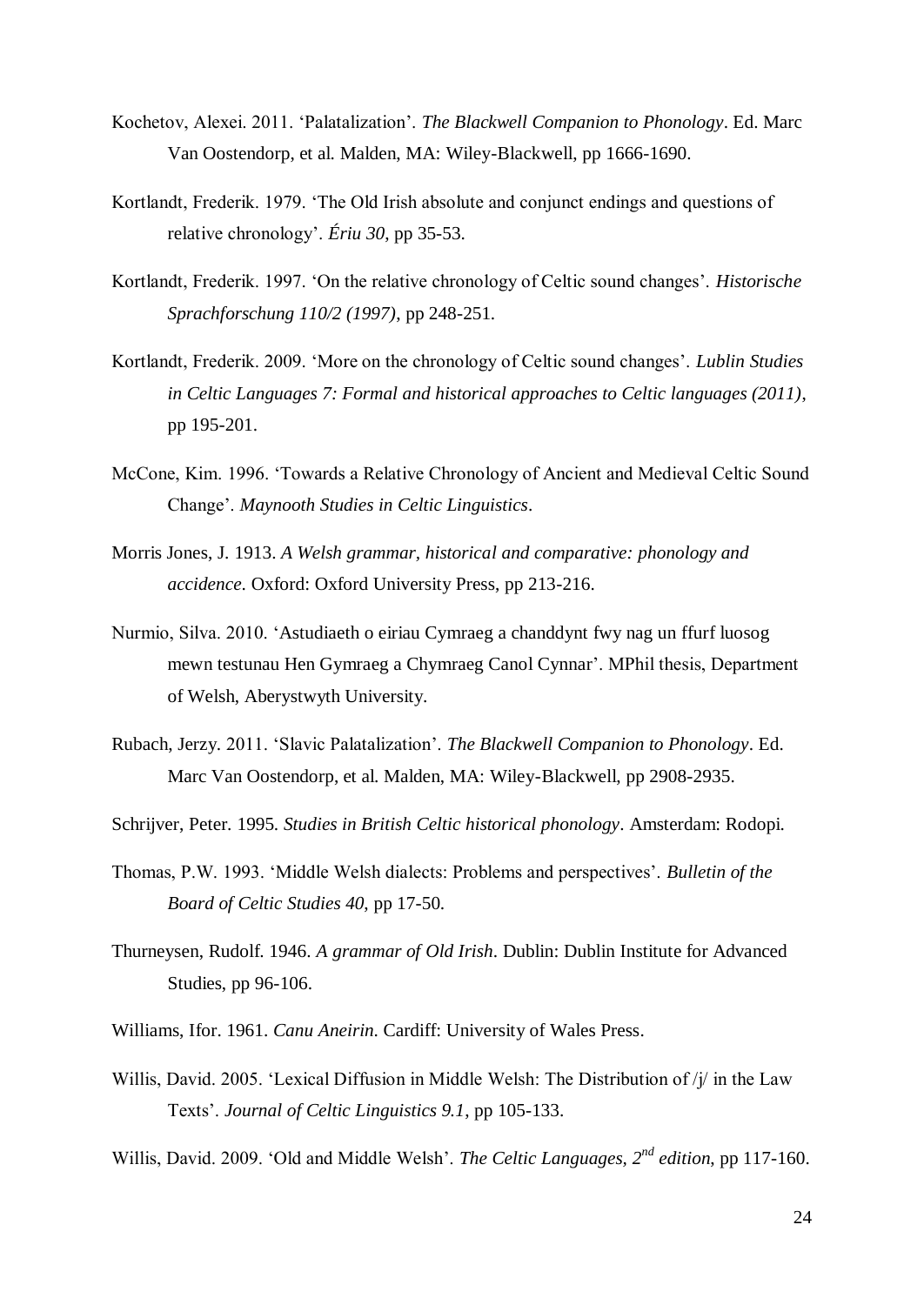| Appendix 1. Plurals with $\langle i/y \rangle$ |  |
|------------------------------------------------|--|
|------------------------------------------------|--|

| Old pl.                      | Old sg.           | Modern pl.                     | Modern sg.                       |
|------------------------------|-------------------|--------------------------------|----------------------------------|
|                              |                   |                                |                                  |
| aeruleityeid                 | aeruleit          | aerfleiddiaid, -iau            | aerflaidd                        |
| aergunyeit                   | aergun            | aerguniaid                     | aergun                           |
| alltudion                    | alltud            | alltudion, -iaid               | alltud                           |
| amdrychyoet                  | amdroch,          | amdrychion, -iaid, -ioedd      | amdrwch                          |
|                              | amdrwch           |                                |                                  |
| amdrychyon                   | amdroch,          | amdrychion, -iaid, -ioedd      | amdrwch                          |
|                              | amdrwch           |                                |                                  |
| $(\textit{arch})e(n)$ gylyon | $a(n)$ gel        | angylion, angel(i)on           | angel                            |
| angertolyon                  | angertawl         | angerddolion                   | angerddol                        |
| anghofiau                    | anghof            | anghofiau, -ion                | $angof = cof$                    |
| anoethyon                    | anoethh           | anoethau, -ion                 | anoeth                           |
| eirchion                     | arch              | eirch(i)on, archau, eirch,     | arch                             |
|                              |                   | eirchiau                       |                                  |
| arfogion                     | aruawc            | arfogion                       | arfog                            |
| argosbion                    |                   | argosbion                      | argosb                           |
| arwytyon                     | arwyt             | $arwydd(i)$ on                 | arwydd                           |
| oryeu                        | awr               | oriau                          | awr                              |
| beirdyon                     | bard              | beirdd, -ion, -iaid            | <b>bardd</b>                     |
| berion                       | beryf             | beryon, -yfon, -ïon            | bery(f)                          |
| bleityawr                    | bleit             | $blaidd(i)au$ , -iaid, -(i)awr | blaidd                           |
| bleityeu                     | bleit             | $blaidd(i)au$ , -iaid, -(i)awr | blaidd                           |
| bradogion                    | $bradawc/g, -$    | bradogion                      | <i>bradog</i>                    |
|                              | $_{\textit{OUC}}$ |                                |                                  |
| breinhyeu                    | $br(y)$ ein(t)    | $brein(t)$ iau                 | <b>braint</b>                    |
| <b>brodorion</b>             | brawd             | brodyr, -er, -orion            | <i>brawd</i>                     |
| <i>brodyeu</i>               | <b>brawd</b>      | brodyr, -er, -orion            | <b>brawd</b>                     |
| breuolyon                    | breuawl           | breuolion                      | breuol                           |
| <i>brithion</i>              | $br(e)$ ith       | brithion, -iaid                | brith                            |
| bronreinion                  | bronrein          |                                | bronrhain                        |
| (darll.)                     |                   |                                |                                  |
| brydyon                      | brot, brwt        | <i>brydion</i>                 | brwd                             |
| brwysgyon                    | brwysc            | $b$ rwysg $(i)$ on             | brwysg                           |
| brychuoelion                 |                   | brychfoelion                   | brychfoel                        |
| <i>brydyeu</i>               | brid              | bryd(i)au, -oedd               | bryd                             |
| bwystgunyon                  |                   | bwystgunion                    | bwystgun                         |
| keidryon                     | $k$ /cadir, -yr   | ceidrion                       | cadr                             |
| $\text{kein}(n)$ yon         | k/cein            | $ceinion$                      | cain                             |
| keigyeu                      | k/cei(n)g         | cangau, ceinciau, -g(i)au, -   | cainc $\left(\frac{1}{g}\right)$ |
|                              |                   | $(i)$ on                       |                                  |
| camuedylyon *                |                   | camfeddyliau, -ion             | camfeddwl                        |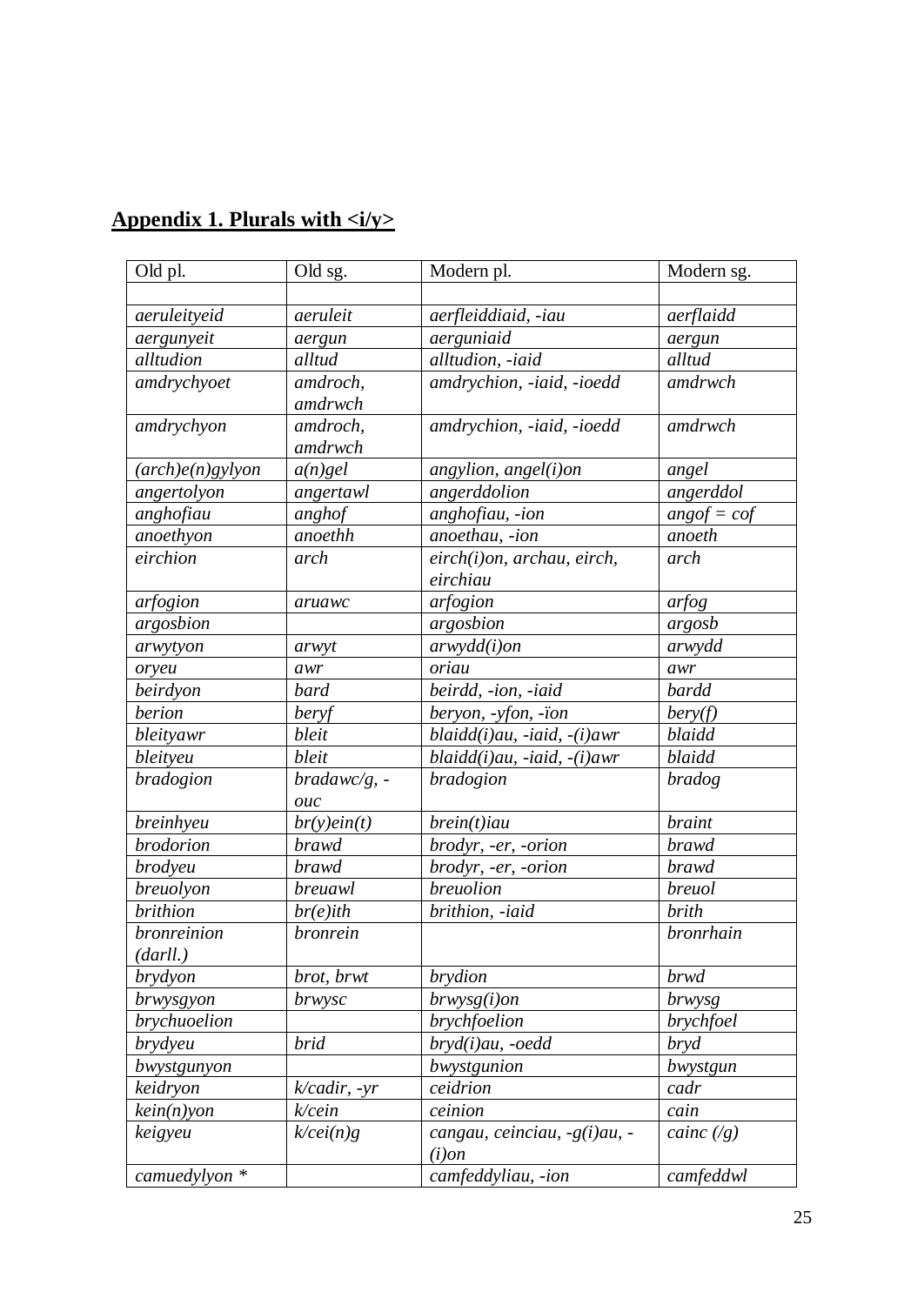| camlyeu       |                  | camlyau, -lwon                                    | camlw                    |
|---------------|------------------|---------------------------------------------------|--------------------------|
| can(h)oligyon | kan(h)olic       |                                                   | canolig, cenolig         |
| karcharoryon  | k/carcharawr     | carcharorion                                      | carcharor                |
| cassogyon     |                  | casogion                                          | casog                    |
| keluytyeid    | k/celuit         | $celfydd(i)on, -(i)aid$                           | celfydd                  |
| keluytodyon   | keluydawt, -yt   | celfyddydau, -(i)on, -oedd                        | celfyddyd                |
| kerdoryon     | kerdawr          | cerddorion                                        | cerddor                  |
| kicytyon      | kygyd            | cigyddion                                         | cigydd                   |
| cleuion       | claf             | $cleif(i)$ on, clafon                             | claf                     |
| clauorion     | clafwr           |                                                   | clafwr, clafor           |
| clodyeu       | clawd            | cloddiau, -ion                                    | clawdd                   |
| cloriou       | claur            | cloriau, -ion                                     | clawr                    |
| cletyfrutyon  | cledyfrud        | cleddyfruddion                                    | $c$ ledyfrudd            |
| cleuytyeu     | cleuyt           | clefyd(i)au, -(i)on, -oedd                        | $c$ <i>lefyd</i>         |
| cochyon       | coch             | cochion                                           | coch                     |
| coelyon       | coel             | coeliau, -ion                                     | coel                     |
| coiliou       | coel             | coeliau, -ion                                     | coel                     |
| cofiain       | $\frac{cof}{c}$  | $cof(i)$ on, -(i)au, $co(e)$ au, -                | $\cot$                   |
|               |                  | (i)ain, -awr                                      |                          |
| cofion        | $\overline{cof}$ | $cof(i)$ on, -(i)au, $co(e)$ au, -                | $\cot$                   |
|               |                  | $(i)$ ain, -awr                                   |                          |
| cofyeu        | $\frac{cof}{c}$  | $cof(i)$ on, $-(i)$ au, $co(e)$ au, -             | $\overline{cof}$         |
|               |                  | $(i)$ ain, -awr                                   |                          |
| coffeion      | coffa            | coffeion, -aon, -âu                               | $\textit{coffa}$         |
| corforion     | $k$ /corf        | cyrff, -au, corffoedd, -au                        | $\frac{corff}{}$         |
| creirieu      | creir, kereir    | creiriau, -iaid                                   | crair                    |
| creaduryeu    | creadur          | creaduriaid, -(i)au                               | creadur                  |
| creaduryeu    | creaudir,        | creawdwyr                                         | $creawd(w)r, -ur$        |
|               | creawdyr         |                                                   |                          |
| cristonogion  | cristaun         | Cristnogion                                       | $Crist(i)$ on            |
| cutinniou     |                  | cudyn(i)au                                        | cudyn                    |
| kebydyon      | kebyd            | cybyddion                                         | cybydd                   |
| cyfeillion    | kyfeillt         | $c$ <i>yfeill</i> $(i)$ <i>on</i> , - <i>iaid</i> | $c\n\text{r} cyfaill(t)$ |
| kyuaruogyon   | kyuaruawc        | cyfarfogion                                       | cyfarfog                 |
| ciphillion    | kiffil           | cyffyllion, -au                                   | cyffyll                  |
| kyfliwyon     | kyfliw           | cyfliwiau                                         | $c$ <i>y</i> fliw        |
| cyfluddion    | cyfluyt          | cyfluyddion                                       | cyfluydd                 |
| cyfoedion     | kyfoet           | $cyfoed(i)$ on, -i                                | cyfoed                   |
| kyuoethogyon  | kyuoethawc       | cyfoethogion                                      | cyfoethog, -             |
|               |                  |                                                   | aethog                   |
| kvureidveu    | kyfreit          | cyfreidiau                                        | cyfraid                  |
| cyfreithiau   | cyfreith         | cyfreithiau, -ion                                 | cyfraith                 |
| kylwydogyon   |                  |                                                   | cylwyddog                |
| kymynogyon    | kymynawc         | cymynogion                                        | cymynog                  |
| cynnebigion   | cynhebic         |                                                   | cynhebyg                 |
| kyn(n)reinyon | kynran           | cynrain, cynreinion                               | cynran                   |
| kinytion      | kynyt            | cynyddion                                         | cynydd                   |
| donyeu        | dawn             | doniau                                            | dawn                     |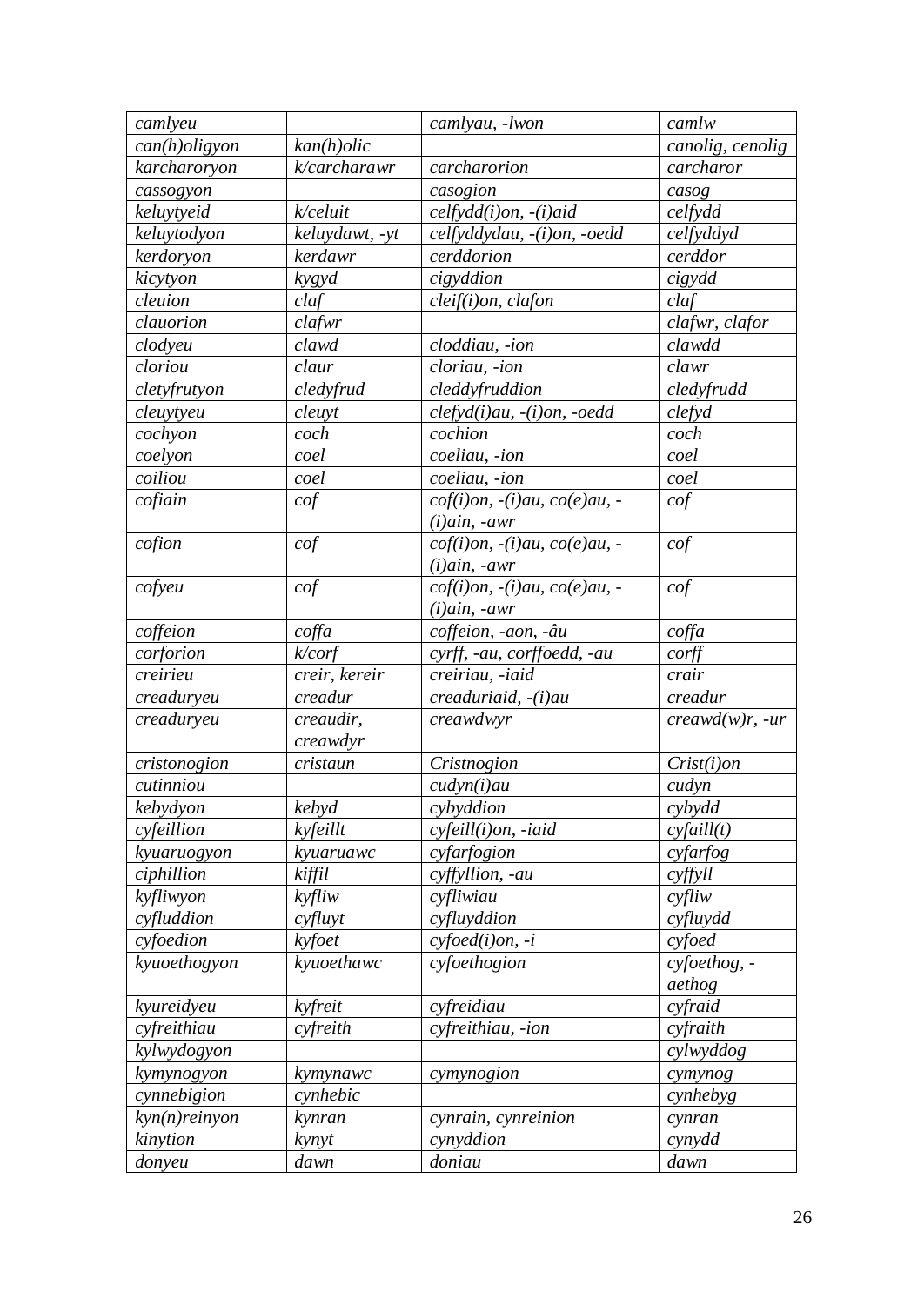| donyon                   | dawn         | doniau                                | dawn             |
|--------------------------|--------------|---------------------------------------|------------------|
| dedwytyon                | detwyd       | dedwyddion                            | dedwydd          |
| defnydyeu                | defnyd       | defnyddiau, -ion                      | defnydd          |
| deccolion                |              | degolion                              | degol            |
| dewinion                 | dewin        | dewiniaid, -oedd, -ion                | dewin            |
| dialuoryon               |              | dialforion                            | dialfawr         |
| diuogyon                 | difyawc      |                                       | diff(i)og        |
| diuerogyon               |              | diferiogion                           | diferiog         |
| digassogyon              | digassawc    | digasogion                            | digasog          |
| disgynnyeit              |              | disgynyddion                          | disgynnydd       |
| doethion                 | doeth        | $doeth(i)$ on, -iaid                  | doeth            |
| dreigiau                 | dreic        | $dreig(i)au$ , -ioedd                 | draig            |
| $\overline{d}$ reigioedd | dreic        | dreig(i)au, -ioedd                    | draig            |
| drudyon                  | drud         | drudion                               | drud             |
| dydyeu                   | dyd          | dyddiau, dieu, -oedd                  | dydd             |
| dyledogyon               | dyledawc     | dyledogion                            | $dyl(y)$ edog    |
| dinion                   | din          | $dyn(i)$ on, -ionau, - $(i)$ addon, - | $\frac{d}{\nu}$  |
|                          |              | eddon, -eddach                        |                  |
| etiuyon                  | edif         |                                       | edif             |
| eneidyeu                 | eneid        | eneidiau                              | enaid            |
| egyrtholyon              |              |                                       | engyrthol        |
| eirchyon                 | erch         | eirch(ion)                            | erch             |
| eririon                  | eryr         | eryrod, eryron                        | eryr             |
| esborthyon (ys)          |              | ersborthion, ysborthion               | esborth, ysborth |
| estronyon                | estrawn      | estroniaid, -ion                      | estron           |
| aurdorchogion            | eurdorchawc  | eurdorchogion (aur)                   | eurdorchog       |
| (eur)                    |              |                                       | (aur)            |
| fonogion                 |              | ffonogion                             | ffonnog          |
| frydyeu                  | frut         | ffryd(i)au, -oedd, ffryd              | ffrwd            |
| funiou                   |              | ffun(i)au, -oedd                      | ffun             |
| guorennieu               |              | goreniau                              | $g(w)$ oren      |
| geiryeu                  | geir         | geir(i)au                             | gair             |
| garhirion                |              |                                       | $gar(h)$ ir      |
| geleurutyeid             | geleurud     | geleuruddiaid                         | geleurudd        |
| gelinion                 | gelin        | gelynion, -iaid, -au                  | gelyn            |
| gleiniou                 | glein        | gleiniau, -ion                        | glain            |
| gleissyon                | glas         | gleision                              | glas             |
| glin(n)yeu               | glin         | gliniau                               | glin             |
| gofutyeu                 | gofit, gofut | gofidiau, -(i)on                      | gofid, gofud     |
| gorchordyon              |              | gorchordd(i)on, gorchyrddon           | gorchordd        |
| grephiou                 |              | $greiff(t)$ iau                       | graff(t)         |
| $g(a)$ ranwinion         | grannwenn,   | granwynion                            | granwyn          |
|                          | granwyn(n)   |                                       |                  |
| groecyon                 | groec        | Groegion                              | Groeg            |
| grudyeu                  | grud         | gruddiau, -ion                        | grudd            |
| gweillyon                | gwaell       | <i>gweill(ion)</i>                    | gwaell           |
| gweinieit                |              |                                       |                  |
|                          | guan, gwan   | gweiniaid, -ion, -aint                | gwan             |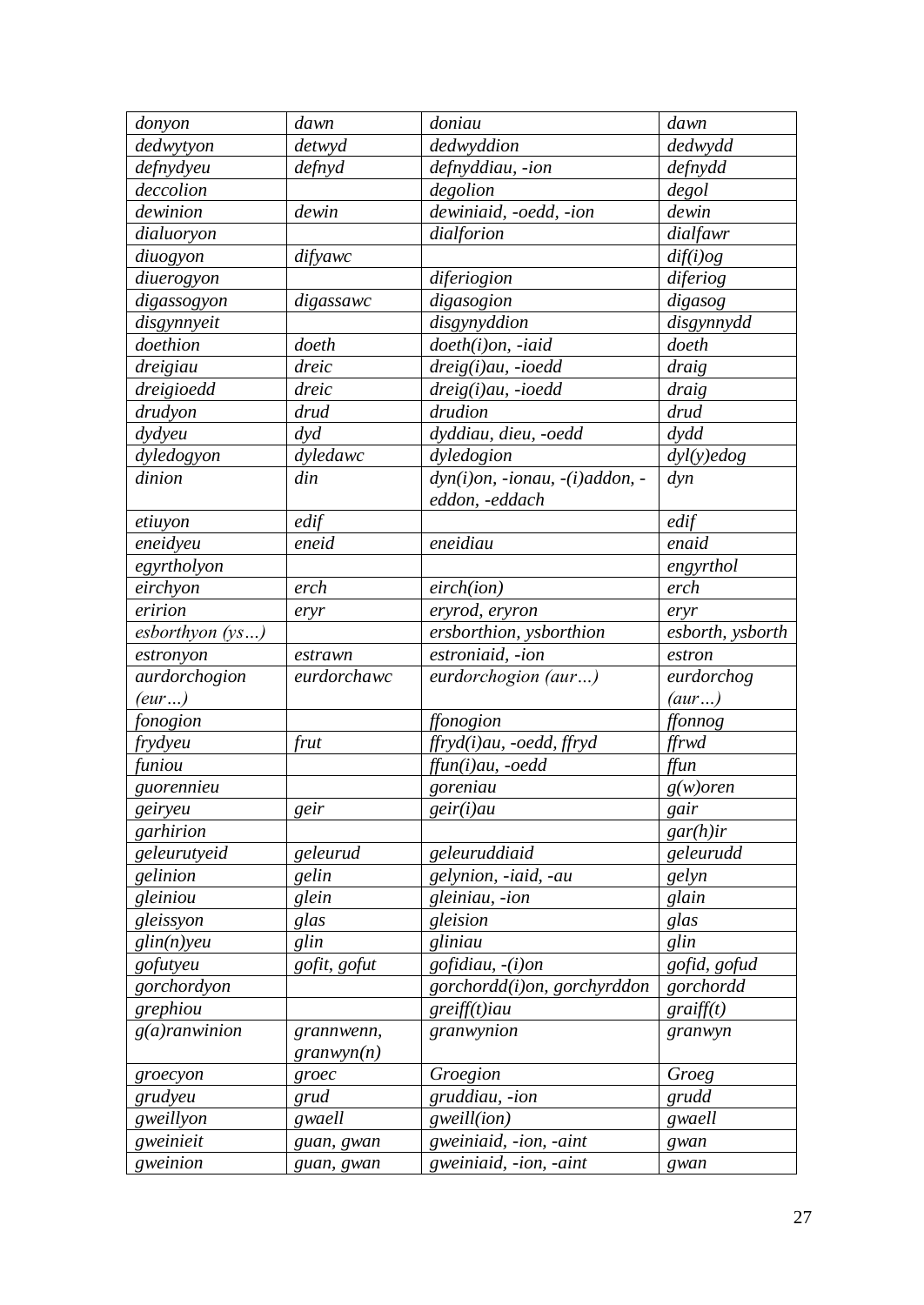| gweision       | gwas           | gweis, $-(i)$ on                 | gwas        |
|----------------|----------------|----------------------------------|-------------|
| gweilwyon      | gwelw          | gwelwon, gweilw, -(i)on          | gwelw       |
| gwirion        | gwir           | gwirion                          | gwir        |
| gwledolyon     |                |                                  | gwleddol    |
| gwychyrolyon   |                | gwychrolion                      | gwychrol    |
| gwydyeu        | gwid           | gwyd(i)au, -ion, -oedd           | gwŷd        |
| gwylyon        | gwyl           | $gwyl(i)au$ , -ion               | gŵyl        |
| gwyllion       | gwyll(t)       | $gwyll(i)$ on, -tion, -toedd, -  | gwyll(t)    |
|                |                | ioedd, -esoedd                   |             |
| gwyllyoet      | $g$ wyll $(t)$ | gwyll(i)on, -tion, -toedd, -     | gwyll(t)    |
|                |                | ioedd, -esoedd                   |             |
| $gwin(n)$ ion  | $gwyn(n)$ ,    | $g_{W(y)}$ nion                  | gwyn        |
|                | gwen(n)        |                                  |             |
| gwynnyeu       | gwyn           | gwyniau, gwniau                  | gwŷn        |
| gwyrthyeu      | gwyrth         | $g_{W(y)}$ rthiau                | gwyrth      |
| haelion        | hael           | $hael(i)$ on                     | hael        |
| heirtyon       | hard           | heirdd(ion)                      | hardd       |
| holion         | hawl           | $hawl(i)au$ , -ion, holion       | hawl        |
| hemyeint       | hemm           | hemiaint, -au                    | hem         |
| hestoriou      | hestawr        | $hestor(i)$ au                   | hestor      |
| hirion         | hir            | hirion                           | hir         |
| hirddiau       | hirddyd        | hirddyddiau                      | hirddydd    |
| hirguynion     | hirwyn         | hirwynion                        | hirwyn      |
| hoedyluyrryon  | hoydylfyrr     | hoedlfyrion                      | hoedlfyr    |
| hwyluoryon     | hwyluawr       | hwylforion                       | hwylfawr    |
| lleygyon       | lleyc          | $ll(e)yg(i)on, -iaid$            | $ll(e)$ yg  |
| llaurotyon     |                | Llafroddion                      | Llafrodd    |
| llauuryeu      | llafur, llauur | $llafur(i)au$ , -ion             | llafur      |
| lleithyryon    | llath(y)r      | $llathr(i)$ on, $llieithr(i)$ on | llathr      |
| llawuorynyon   | lawuorwyn      | llawforynion                     | llawforwyn  |
| lledrudyon     |                |                                  | lledrudd    |
| llefesigion    |                | llefesigion                      | llefesig    |
| llidruddion    |                |                                  | llidrudd    |
| llithyon       |                | llithoedd, $-(i)au$ , $-ion$     | llith       |
| llofrutyeid    | llofrut        | llofruddiaid, -ion, -iau         | llofrudd    |
| llurugogyon    | llurugawc      | llurigogion, llurugogion         | llurigog,   |
|                |                |                                  | llurugog    |
| lluyddion      | lluyd          | $lluvddau, -(i)on$               | lluydd      |
| llwydyon       | llwyt          | $llwyd(i)$ on                    | llwyd       |
| llychlynnigyon |                | Llychlynigion                    | Llychlynnig |
| linniou        | lynn           | llynoedd, -(i)au, -ydd,          | llyn        |
|                |                | linnouein                        |             |
| mebion         | mab, map       | $meib(i)$ on, mabion, meib       | mab         |
| meibion        | mab, map       | $meib(i)$ on, mabion, meib       | mab         |
| madyoet        | mad            | madioedd                         | mad         |
| meirieu        | maer           | meiri, -iau, -ion, -ydd, -iaid   | maer        |
| merion         | maer           | meiri, -iau, -ion, -ydd, -iaid   | maer        |
| marchogion     | marchawc       | marchogion, merchyg              | marchog     |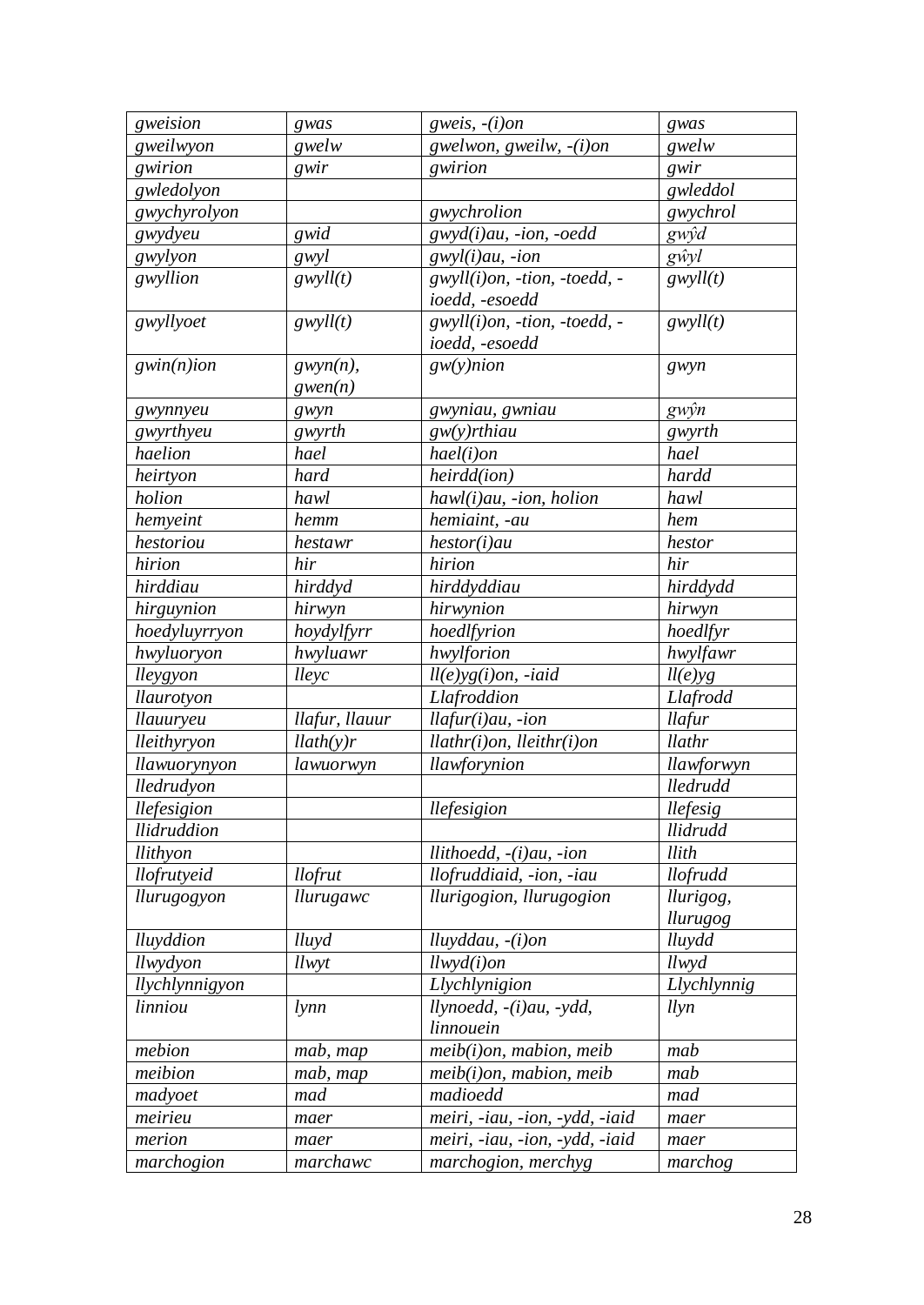| meirwyon         | marw                | $meirw, -(i)$ on                       | marw          |
|------------------|---------------------|----------------------------------------|---------------|
| morion           | mawr                | $mawr(i)$ on, morion                   | mawr          |
| medylyeu         | $med(d)$ wl         | $meddyliau, -(i)$ on                   | meddwl        |
| meillyon         |                     | $meill(i)$ on                          | meillionen    |
| meruynyawn       |                     | Merfynion                              | Merfyn*       |
| merinnyeu        | merin               | meriniau                               | merin         |
| milioet          | mil                 | mil(i) oedd                            | mil           |
| monwyssyon       |                     | Monwys, -(i)on, -iaid                  | Monwysyn      |
| morynion         | morwyn              | $moryn(i)$ on, $mory(y)$ nion          | morwyn        |
| mythyon          | mwth                | $myth, -(i)$ on                        | mwth          |
| myrdyoed         | myrd                | myrdd(i)oedd, -ion                     | myrdd         |
| neiuyon          |                     | neifion                                | nef           |
| pechaduryeit     | pechadur            | pechaduriaid                           | pechadur      |
| pellennigion     | pellennic,          | pellenigion                            | pellennig,    |
|                  | $p$ ellynn $(h)$ ic |                                        | pellynnig     |
| pennadurion      | pennadur            | penaduriaid, -(i)on                    | penadur       |
| pendrychyon      |                     | pendrychion                            | pendrwch      |
| penguchogion     |                     | penguchogion                           | penguchog     |
| pilion           | pil                 | pilion, -iaid, pilons                  | pil           |
| pleidyeu         | pleit               | pleidiau, -ioedd                       | plaid         |
| plenhigyon       |                     | planhigion                             | planhigyn     |
| plygeinyeu       | plygeint            | plygein(i)au                           | ply gain(t)   |
| porthorion       | porthawr            | porthorion                             | porthor       |
| powyssyon        |                     | Powysion                               | Powysyn       |
| preidyawr        | preid               | $predict)$ au, $-(i)$ awr, $-(i)$ oedd | praidd        |
| preityeu         | preid               | preidd(i)au, -(i)awr, -(i)oedd         | praidd        |
| preityoet        | preid               | preidd(i)au, -(i)awr, -(i)oedd         | praidd        |
| priodorion       | priodawr            | priodorion                             | priodor       |
| prydyd(d)yon     | prydyt              | prydyddion                             | prydydd       |
| reidyeu          | reid                | rheiddiau                              | rhaidd        |
| $r(h)$ eidussyon | reidus              | $rheidus(i)$ on, -iaid                 | rheidus,      |
|                  |                     |                                        | rheudus       |
| rinnyeu          | rin                 | $rhin(i)au, -(i)oedd$                  | rhin          |
| ringuedaulion    |                     |                                        | rhinweddol    |
| rodyon           | rod(d)              | $r hoddion, -(i) au$                   | rhodd         |
| rodolyon         |                     | rhodolion                              | rhodol        |
| rudyon           | rud                 | rhuddion                               | rhudd         |
| runcniau         | rwgc                |                                        | rhwnc         |
| rydyeu           | rit                 | $rhyd(i)au$ , -oedd, -on               | rhyd          |
| ryddyon          | ryd                 | rhyddion                               | rhydd         |
| ryveluodogyon    |                     | rhyfelfodogion                         | rhyfelfodog   |
| rinion           | rin                 |                                        | rhyn          |
| seinhyeu         | sant                | saint, seint $(i)$ au, sein $(i)$ au   | sant          |
| seiuogion        |                     | seifogion                              | seifog, safog |
| seirchyawr       |                     | seirchiawr                             | seirch        |
| serchogion       | serchawc            | serchogion                             | serchog       |
| sulyeu           | sul                 | Sul(i)au                               | Sul           |
| ssivyon          | syw                 | sywion                                 | syw           |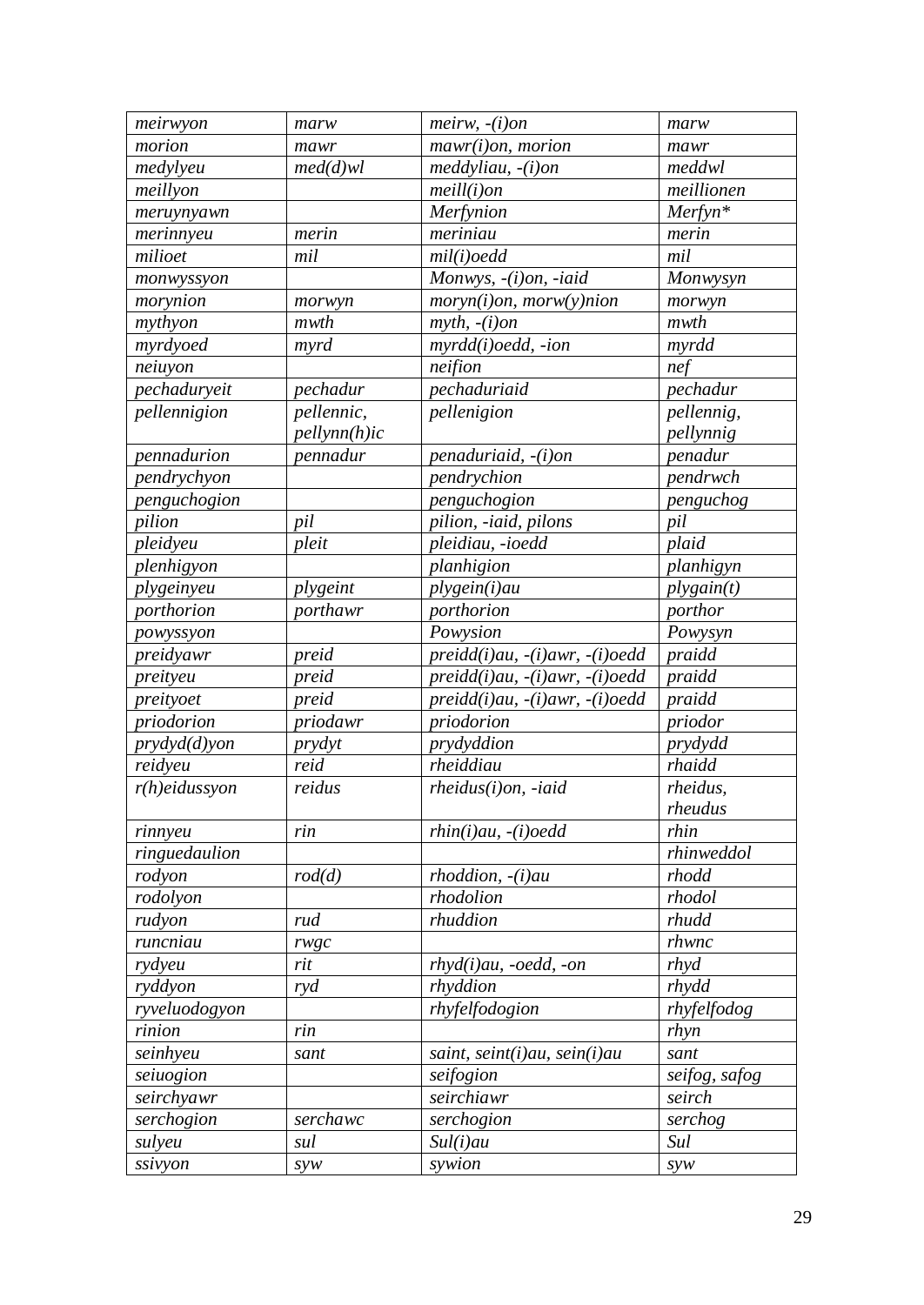| sywedytyon         | sywedyd                | sywedyddion                            | syw(i)edydd    |
|--------------------|------------------------|----------------------------------------|----------------|
| $tar(y)$ anogyon   | taryanawc              | tarianogion                            | tarianog       |
| termisceticion     |                        | terfysgedigion                         | terfysg(i)edig |
| termudyon          | termud                 | termudion                              | termud         |
| tirion             |                        |                                        | $tirion$ (pl.) |
| toruogyon          | toruawc                | torfogion                              | torfog         |
| traedsychyon       |                        |                                        | traedsych      |
| traethaduryon      | traethadur             | traethadurion                          | traethadur     |
| treissyeu          | treis                  | treisiau, -ion                         | trais          |
| treissyon          | treis                  | treisiau, -ion                         | trais          |
| trychion           | troch, truch,<br>trwch | $trych(i)$ on                          | trwch          |
| tyryoet            | twr                    | tyr(i)au, -(i)oedd, tyrod              | $t\hat{w}r$    |
| tystyon            | tyst                   | $tyst(i)$ on, -iau                     | tyst           |
| tywyssogion        | tywyssawc              | tywysogion                             | tywysog        |
| ucheneidyeu        | ucheneid               | $u$ chene $(i)$ d $(i)$ au,            | uchenaid       |
|                    |                        | $uch(e)$ neidion                       |                |
| uncenetticion      |                        | ungenedigion                           | ungenedig      |
| unolion            |                        | unolion                                | unol           |
| wyryon             | wyr                    | $wyr(i)$ on, -iau                      | $\hat{w}$      |
| ymchwelion         | ymchuel,               | ymchwelion, -au                        | ymchwel,       |
|                    | ymchoel                |                                        | ymchoel        |
| ysprydyeu          | yspryt                 | $ysbryd(i)$ on, $-(i)$ oedd, $-(i)$ au | ysbryd         |
| ysglyuyon          | ysglyf, ysgyuyl        | ysglyf(i)on, -iaid                     | ysglyf         |
| ysgodogyon         |                        | ysgodogion                             | ysgodog(yn)    |
| ysgyryon           | ysgwr                  | $ysgyr, -(i)$ on                       | ysgwr          |
| cimmaeticion       |                        |                                        |                |
| degion             |                        | deon                                   |                |
| dicnchiriueticion  |                        |                                        |                |
| dubeneticion       |                        |                                        |                |
| ellesheticion      |                        |                                        |                |
| godybrion          |                        |                                        |                |
| guotricusegeticion |                        |                                        |                |
| lleisiawn          |                        | Lleision                               |                |
| madogyon           |                        | Madogion                               |                |
| meneiuyon          |                        | meneifion                              |                |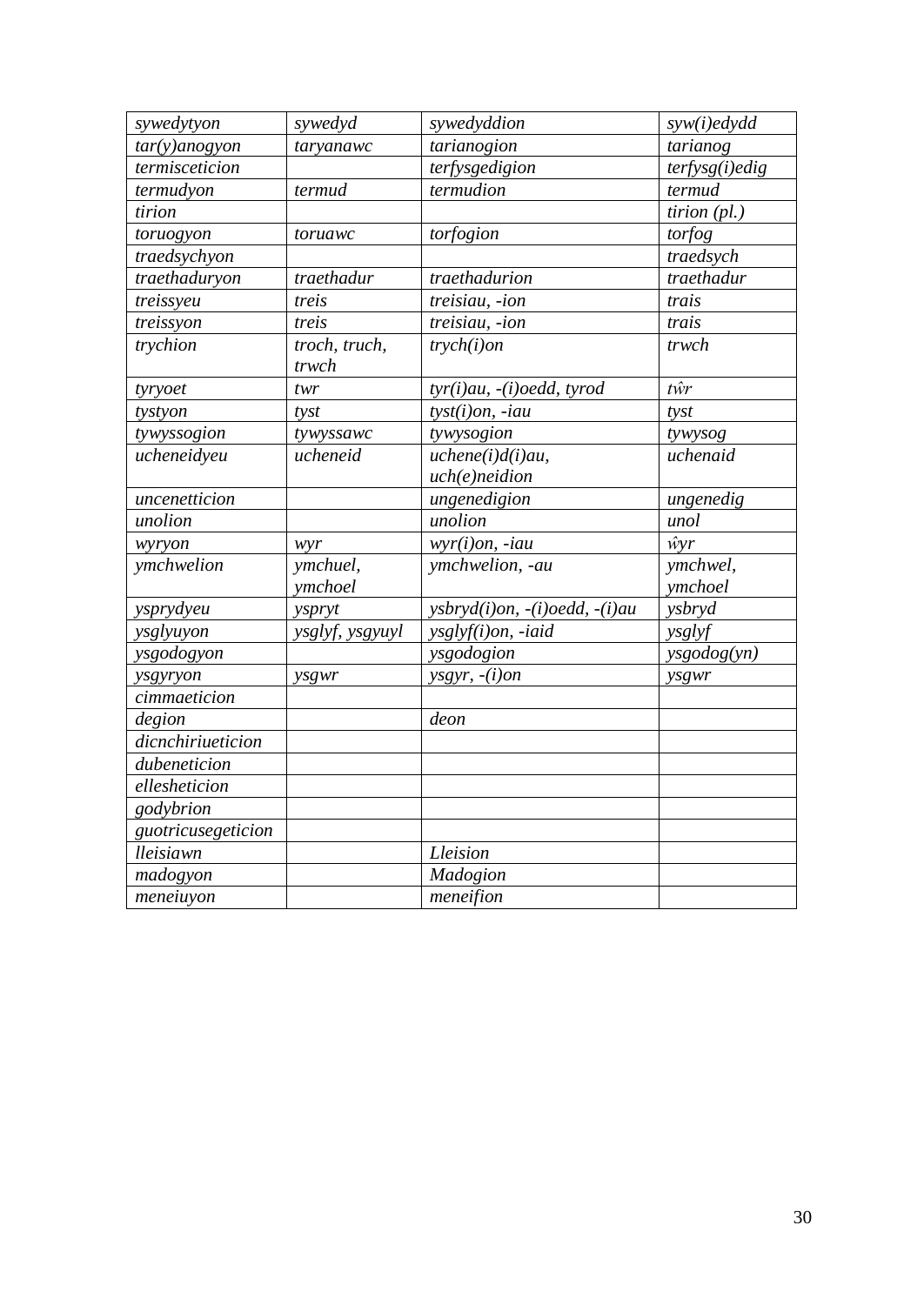| Old pl.          | Old sg.       | Modern pl.                                             | Modern sg.       |
|------------------|---------------|--------------------------------------------------------|------------------|
|                  |               |                                                        |                  |
| degion           | $dag^*$       | deon                                                   |                  |
| anghofiau        | anghof        | anghofiau, -ion                                        | angof            |
| argosbion        |               | argosbion                                              | argosb           |
| beirdon          | bard          | beirdd, -ion, -iaid                                    | bardd            |
| berion           | beryf         | beryon, -yfon, -ion                                    | bery(f)          |
| bleinon          | blaen         | $blaen(i)au$ , -ion, - $(i)aid$ , -edd                 | blaen            |
| bylcheu          | bwlch         | $b$ ylch $(au)$                                        | bwlch            |
| byrteu           | bwrd          | $byrdd(au)$ , -oedd                                    | bwrdd            |
| byrtoet          | bwrd          | $byrdd(au)$ , -oedd                                    | bwrdd            |
| keidron          | kadir         | ceidrion                                               | cadr             |
| keithon          | caeth         | caethion, -iaid, caith                                 | caeth            |
| cemmein          | cam           | camau, cemmein                                         | cam              |
| cochyon          | coch          | cochion                                                | coch             |
| cofiain          | cof           | $cof(i)$ on, $-(i)au$ , $co(e)au$ , $-(i)ain$ , $-awr$ | cof              |
| cofyeu           | $\cot$        | $cof(i)$ on, $-(i)au$ , $co(e)au$ , $-(i)ain$ , $-awr$ | $\hbox{\it cof}$ |
| cofion           | cof           | $cof(i)$ on, $-(i)au$ , $co(e)au$ , $-(i)ain$ , $-awr$ | $\cot$           |
| corforion        | $\text{conf}$ | cyrff, -au, corffoedd, -au                             | $\mathit{corff}$ |
| cynfreinon       | cynfran       | cynfrain                                               | $cyn$ fran       |
| kyngreinon       | kyngran       | cyngrain, cyngrein(i)on                                | cyngran          |
| kynreinon        | kynran        | cynrain, cynreinion                                    | cynran           |
| drygoet          | drwc          | $dryg(i)au$ , -ion, -oedd                              | $\frac{drw}{g}$  |
| drysseu          | drws          | $drws(i)$ au                                           | drws             |
| esborthyon $(y)$ |               | ersborthion, ysborthion                                | esborth $(y)$    |
| esgereint        | esgar         | esgarant, esgeraint $(y)$                              | esgar            |
| frydeu           | ffrwt         | $ffryd, -(i)au, -oedd,$                                | ffrwd            |
| gleisson         | glas          | gleision                                               | glas             |
| golygon          | golwc         | golygon, -oedd, -edd                                   | golwg            |
| gorchyrdon       |               | gorchordd(i)on, gorchyrddon                            | gorchordd        |
| gorulycheu       | gorflwch      | gorflychau                                             | gorflwch         |
| grephiou         |               | $greiff(t)$ iau                                        | graff(t)         |
| gweinon          | gwan          | gweiniaid, -ion, -aint                                 | gwan             |
| gweisson         | gwas          | gweis, $-(i)$ on                                       | gwas             |
| gweilwon         | gwelw         | gwelwon, gweilw, -(i)on                                | gwelw            |
| hemyeint         | hemm          | hemiaint, -au                                          | hem              |
| lliwydoet        | lliwed        | lliwedawr                                              | lliwed           |
| lleeu            | llw           | llyfon, llwon, -aint, -au, llyain, -au, -              | llw              |
|                  |               | on, llyfau, -oedd, llwfon, lleiau, llau,               |                  |
|                  |               | llywaint                                               |                  |
| lichou           | llwch         | llychau                                                | llwch            |
| meibon           | mab           | $meib(i)$ on, mabion, meib                             | mab              |

# **Appendix 2. Plurals with irregular** *i***-affection**